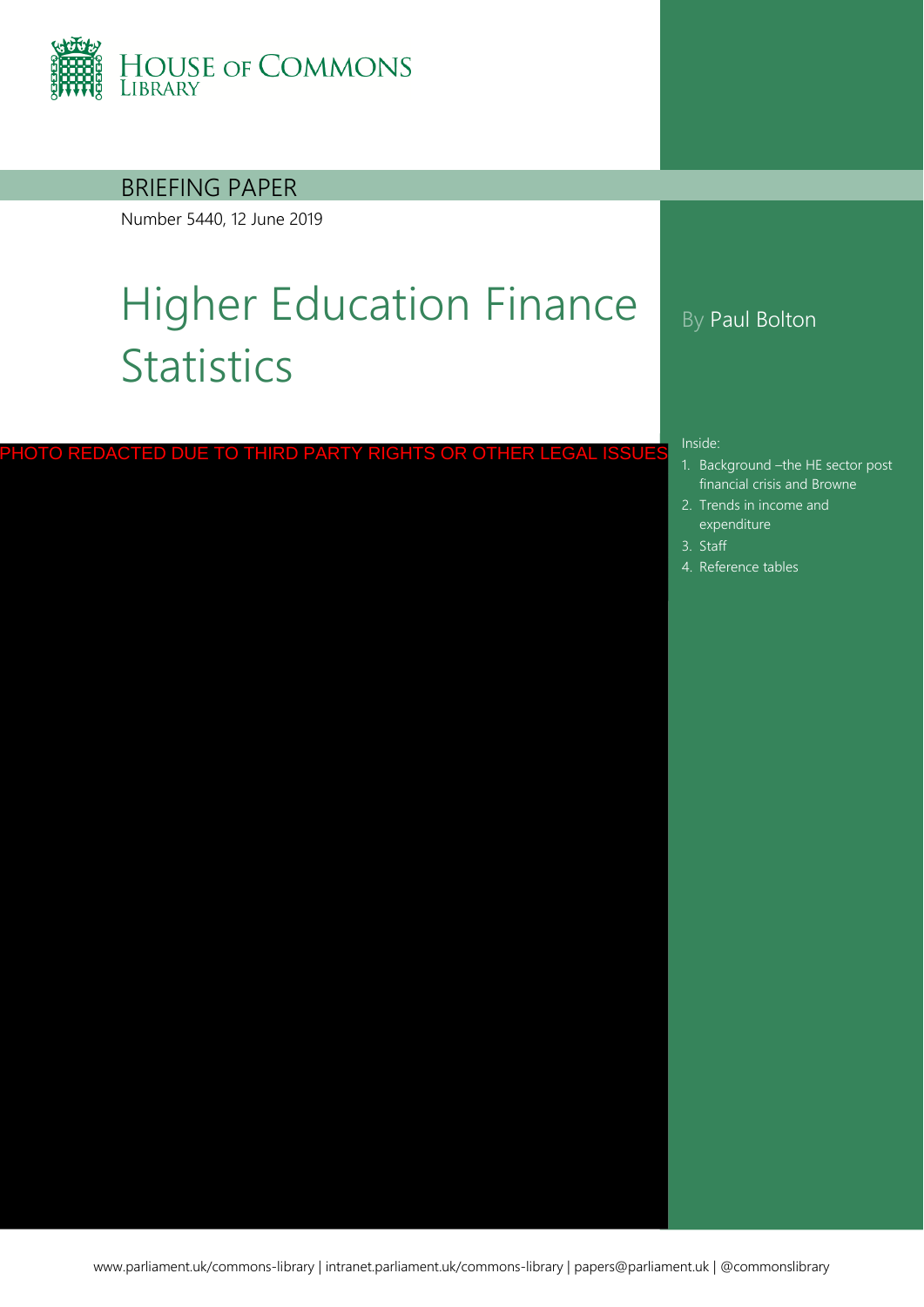## **Contents**

|                   | Summary                                                                                                    | 3                          |
|-------------------|------------------------------------------------------------------------------------------------------------|----------------------------|
| $\mathbf{1}$ .    | Background - the HE sector post financial crisis and Browne<br>Public funding in England in 2012 and later | 5<br>6                     |
| 2.                | Trends in income and expenditure<br>Growth in expenditure in real terms<br>Financial status                | 9<br>10<br>11              |
| 2.1<br>2.2<br>2.3 | Broad types of income<br>Specific income streams<br>Expenditure breakdown                                  | 12<br>12<br>14             |
| 3.<br>3.1<br>3.2  | Staff<br>Staff numbers<br>Academic staff<br>All staff types<br>Staff costs                                 | 15<br>15<br>15<br>16<br>16 |
| 4.                | Reference tables                                                                                           | 17                         |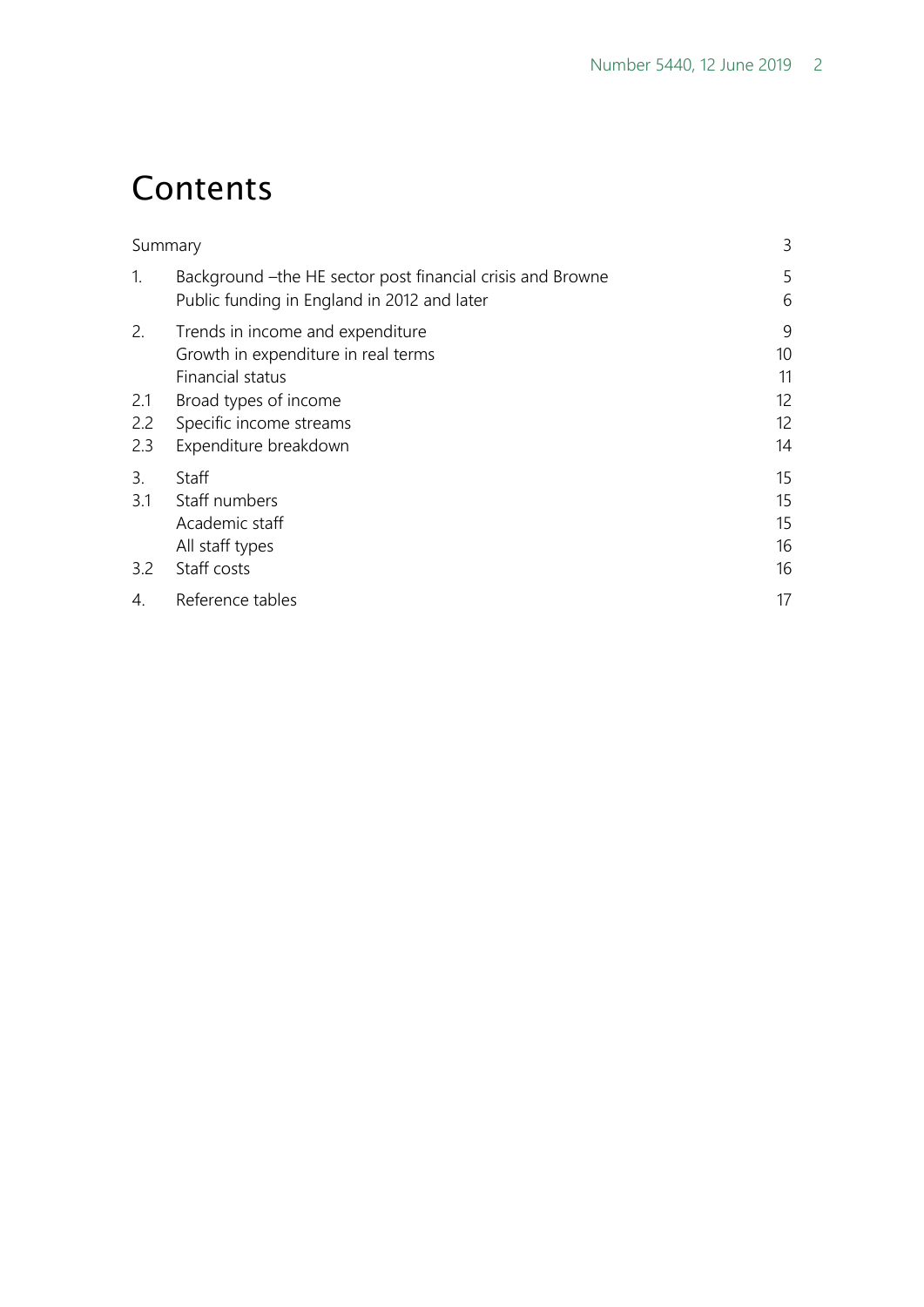## <span id="page-2-0"></span>Summary

**Real spending by UK universities** increased consistently over the past two decades…



#### **Spending by activity** has been broadly stable…







The sector had a **surplus of income over expenditure** in all but one year; recent surpluses have been larger than average…



**Teaching grants** have fallen sharply as a **% of income** since higher fees were introduced…



**Fees from other overseas students** have increased, but at a slower rate…



After many years of annual increases in increased income and expenditure, more staff and more students, the higher education sector in England (especially) faced a much less certain financial environment from 2012. There was on ongoing fall in income from the public sector, falling numbers of some types of students, particularly those studying part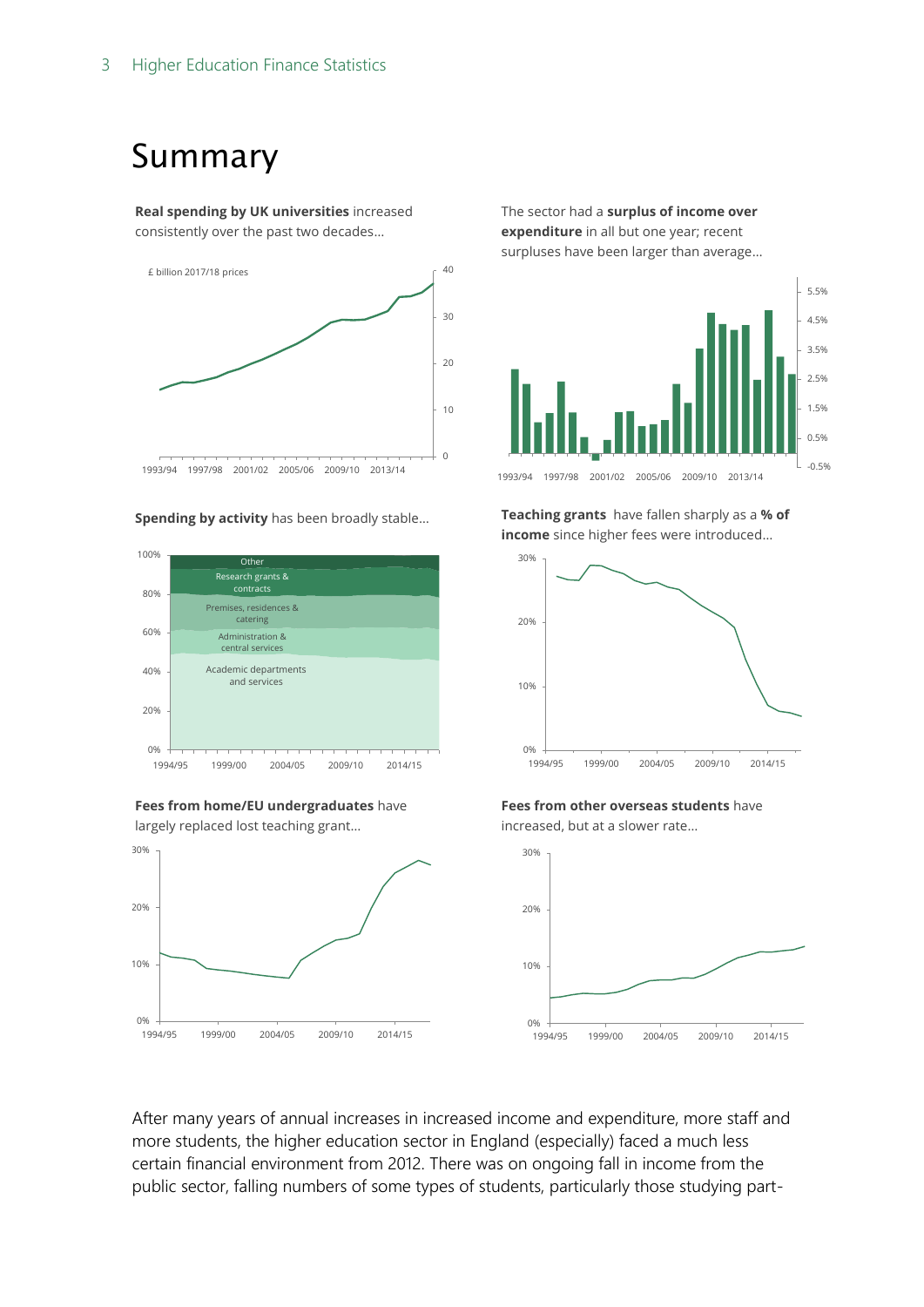time, uncertainty about EU students, staff and funding and much less certainty in general about the future make-up and nature of the sector as a whole.

Many of the changes introduced in 2012 are now fully incorporated in into the sector, at least at the aggregate level. The recent **Augar Review** of post 18 education and funding made a large number of [recommendations](https://researchbriefings.parliament.uk/ResearchBriefing/Summary/CBP-8577) that would directly affect higher education institutions in England These include:

- a continued freeze on regulated fee income
- a shift in funding from fees to direct Government grants
- linking more funding to the cost and value of courses
- directly linking teaching funding to the number of disadvantaged students
- ending financial support for foundation years.

These changes mean that there is a great deal of attention on a range of higher education issues including: The public/private funding mix, the value of different courses, the amount and nature of direct control from central government, and the future size and role of the sector.

This note gives a short factual background on changes in income, expenditure and staffing since the sector took its present form in the mid-1990s. It also gives some information on variations between institutions. It includes data on all Higher Education Institutions in the UK.

The following Library notes give information on related topics:

- [Changes to higher education funding and student support from 2012/13](http://www.parliament.uk/briefing-papers/SN05753)
- [Higher education funding in England](https://researchbriefings.parliament.uk/ResearchBriefing/Summary/CBP-7973)
- [Higher education student numbers](http://researchbriefings.parliament.uk/ResearchBriefing/Summary/CBP-7857)
- [Entrants to higher education](http://www.parliament.uk/briefing-papers/SN01446)
- [Tuition fee statistics](http://www.parliament.uk/briefing-papers/SN00917)
- [HE in England from 2012: Funding and finance](http://www.parliament.uk/briefing-papers/SN06206)

Much of the pre-2017/18 information in this note is taken from the annual Higher Education Statistics Agency (HESA) publications *Resources of higher education institutions*  and its replacement. *HE Finance Plus* Detailed free information for recent years can be found on the [HESA website.](https://www.hesa.ac.uk/data-and-analysis)

The most recent [Patterns and Trends in UK Higher Education](https://www.universitiesuk.ac.uk/facts-and-stats/data-and-analysis/Pages/Patterns-and-trends-in-UK-higher-education-2018.aspx) from Universities UK looks at 10 year trends in the sector and variations between institutions on a number of different indicators. The Office for Students publishes an annual financial assessment of the sector in England. The latest version is [Financial sustainability of higher education providers in](https://www.officeforstudents.org.uk/publications/financial-sustainability-of-higher-education-providers-in-england/)  [England.](https://www.officeforstudents.org.uk/publications/financial-sustainability-of-higher-education-providers-in-england/)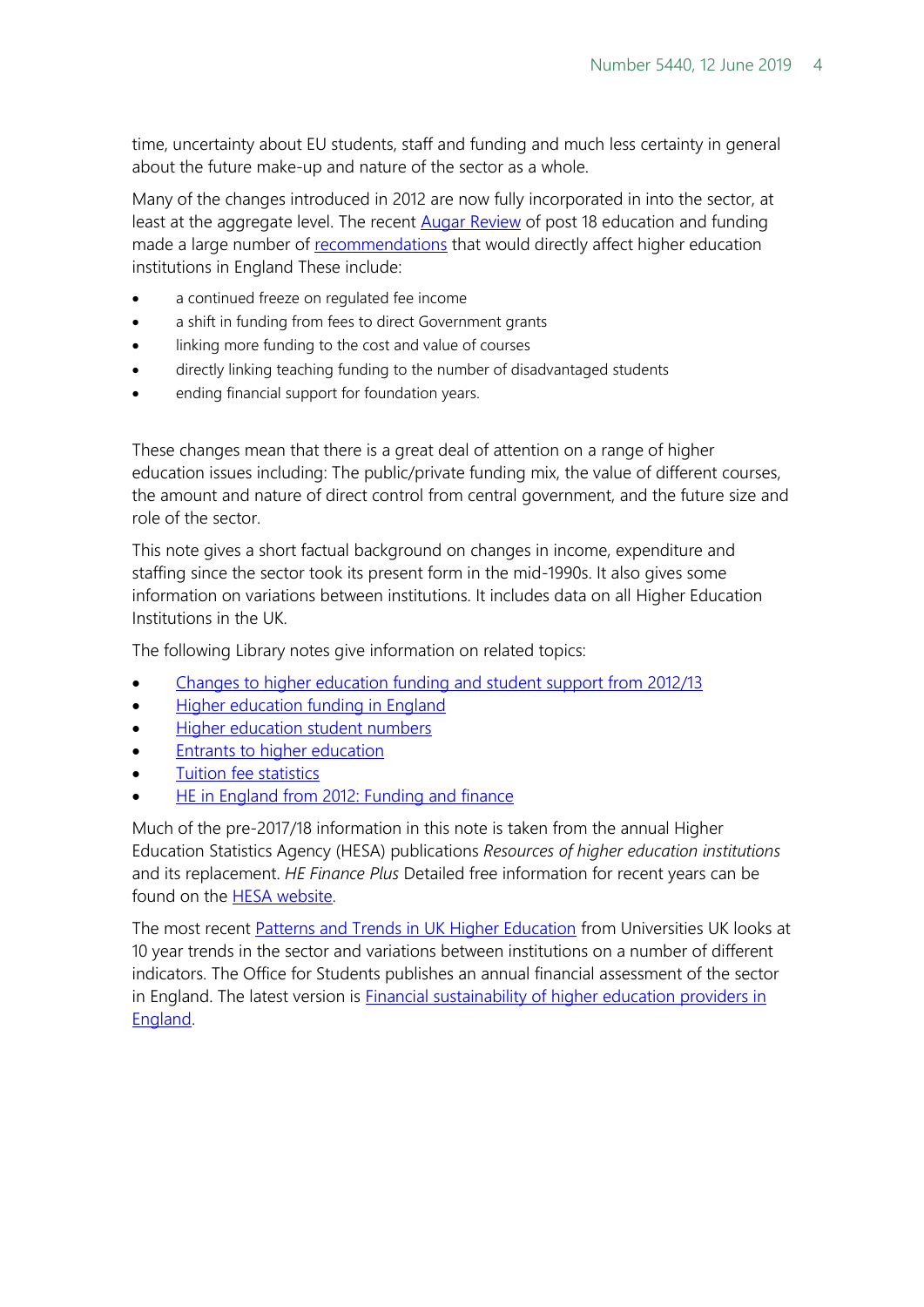# <span id="page-4-0"></span>1. Background –the HE sector post financial crisis and Browne

After 2012 the higher education sector was braced for a future where income did not always grow year-on-year, student numbers did not always increase, the balance of income streams was less predictable, and cuts might have to be made. This came after a few years of cuts in public funding after the financial crisis.

In England the 2009/10 funding settlement saw increases in unit funding and student numbers, but the latter were lower than originally planned and institutions were fined for over recruiting students at a time of record applications. According to the funding council its funding for financial year 2010-11 was originally cut by  $£449$  million, or almost  $6\%$ <sup>1</sup> A further £200 million and 10,000 additional places were cut by the Government in May 2010.<sup>2</sup>.

In 2010/11 34 of 130 higher education institutions in England received a cash cut in total recurrent grant compared to the adjusted 2009/10 total.<sup>3</sup> This covered all recurrent teaching and research funding. The total was reduced by a further £150 million (2.4%) following the settlement for financial year 2011-12.<sup>45</sup> In Scotland two of 19 were due to have cash cuts in their funding council grant and all but one of the 12 institutions in Wales were due to have this funding cut in the same year.<sup>6</sup>

In 2011/12 total recurrent funding for institutions in England was cut by around £250 million, or 3.9%. 122 of the 130 funded higher education institutions were expected to receive a cash cut in this funding.<sup>7</sup> Total funding through the funding council in England in 2011/12 was provisionally reduced by 9.5% (£680 million) compared to 2010/11. The largest cuts were in capital funding which was initially reduced by more

-

<sup>&</sup>lt;sup>1</sup> Higher education funding 2010-11 -Secretary of State's grant letter of 22 December 2009, HEFCE; DIUS Departmental Report 2009

<sup>2</sup> BIS Summary of Savings Package - 24th May 2010

<sup>3</sup> *Recurrent grants for 2010-11: Revised allocations*, HEFCE

<sup>4</sup> Cuts for this financial year affect four months of academic year 2010-11

<sup>5</sup> Changes to recurrent grant for 2010-11, HEFCE circular letter 09/2011

<sup>6</sup> *Welsh institutions face cuts of up to 4.3%, but total Scottish pot rises 1%*, Times Higher Education 25 March 2010, pp10-11

<sup>7</sup> *Recurrent grants for 2011-12: Revised allocations*, HEFCE (October 2012)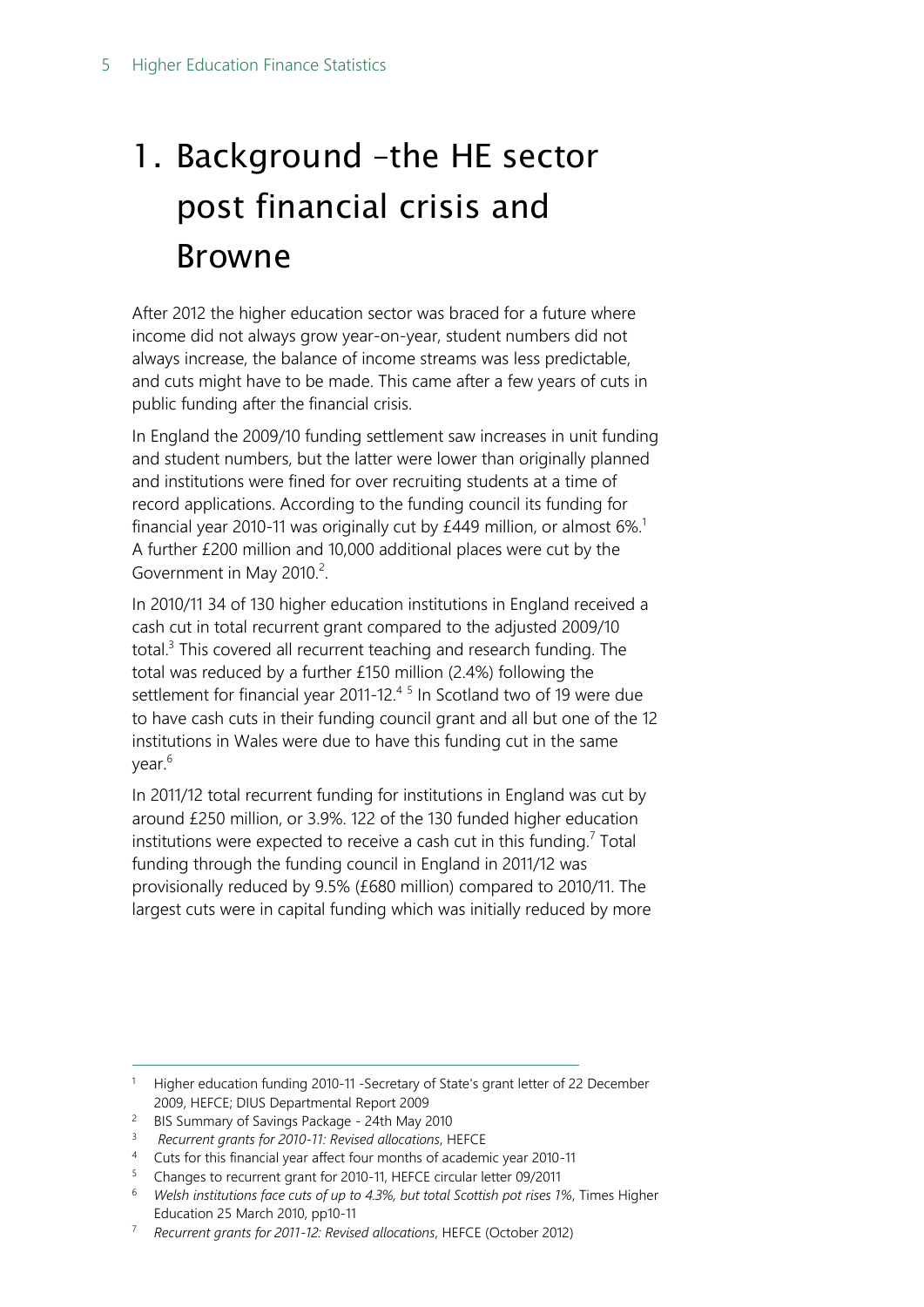than half.<sup>89</sup> Provisional funding levels for financial year 2011-12 were for cuts of 6.4% in Scotland (excluding capital) and 12.5% in Wales.<sup>10</sup>

### <span id="page-5-0"></span>Public funding in England in 2012 and later

2012 was the first year when the latest major reforms of higher education funding were implemented in England. Some but not all of these changes were recommended in the Browne Report.<sup>11</sup> For more details of the proposals see the note: Changes to higher education [funding and student support from 2012/13.](http://www.parliament.uk/briefingpapers/commons/lib/research/briefings/snsg-05753.pdf) For more up-to-date information of the impact of these changes in total funding see  $HE$  in [England from 2012: Funding and finance.](http://www.parliament.uk/briefing-papers/SN06206)

The responsibility for funding teaching in England was shifted further away from the public sector towards the individual (graduate). The changes affected funding for teaching. Total direct public funding for higher education teaching in England in financial year 2018-19 is expected to be 73% below 2010-11 levels in cash terms.<sup>12</sup> Resource funding for research via the funding council in England remained broadly flat in cash terms up to 2015-16 and is expected to be increased in line with inflation up to 2019-20. Total capital funding was cut by 44% in 2011-12 and further ('indicative') cuts would have taken the overall reduction by 2013-14 to 70% compared to 2010-11 levels. Additional capital funding was provided for 2012-13 to 2015-16 which meant that the cash value increased to 2015-16 when it was above the 2010-11 level in real terms. Capital funding was cut by more than 40% (£250 million) up to 2017-18. <sup>13</sup>

The overall funding level for the sector in academic year 2012/13 was set by the funding council at £5.3 billion which was £1.2 billion (19%) less than in 2011/12. Further cuts of 16% and 14% followed in 2013/14 and 2014/15 as the 2012 reforms applied to increasing numbers of the student population. This is driven by reductions in teaching grant which fell by smaller amounts in each of the next four years. Overall capital and other non-recurrent funding has not been directly affected by these reforms. 2018/19 funding for teaching will be 70% lower than in 2011/12 in cash terms (73% in real terms) despite the increase in student numbers supported by this funding.

Funding allocation are summarised in the following table.

<sup>8</sup> *Funding for universities and colleges for 2010-11 and 2011-12*, HEFCE circular letter 05/2011

<sup>9</sup> *Recurrent grants for 2011-12. Revised allocations*, HEFCE

<sup>10</sup> *Higher education funding for 2011-12 and beyond*, BIS 20 December 2010; *Scotland's spending plans and draft budget 2011-12*, The Scottish Government; *Draft Budget Proposals 2011-12*, Welsh Assembly Government

<sup>&</sup>lt;sup>11</sup> [Securing a sustainable future for higher education](http://www.bis.gov.uk/assets/biscore/corporate/docs/s/10-1208-securing-sustainable-higher-education-browne-report.pdf) –An independent review of higher education funding & student finance

<sup>12</sup> *Higher education funding for 2017-18, and earlier*, BIS/HEFCE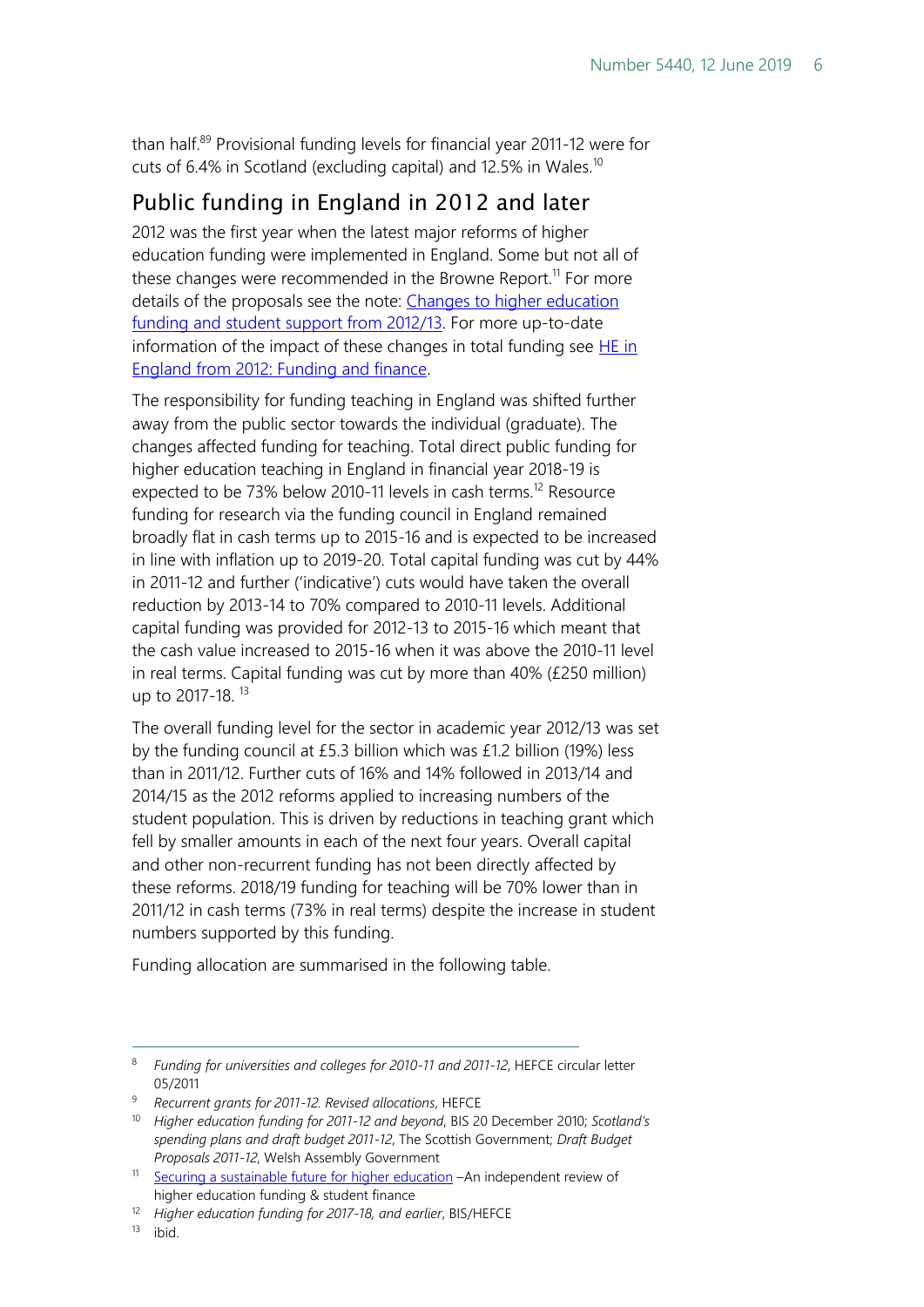#### **SUMMARY OF HEFCE ALLOCATIONS FOR UNIVERSITIES AND COLLEGES**

| E billion cash academic years    |      |                 |                                                         |      |      |      |      |      |      |               |
|----------------------------------|------|-----------------|---------------------------------------------------------|------|------|------|------|------|------|---------------|
|                                  |      | 2009/10 2010/11 | 2011/12 2012/13 2013/14 2014/15 2015/16 2016/17 2017/18 |      |      |      |      |      |      | $2018/19^{a}$ |
| Recurrent grant                  |      |                 |                                                         |      |      |      |      |      |      |               |
| Teaching                         | 4.71 | 4.72            | 4.32                                                    | 3.23 | 2.33 | 1.58 | 1.38 | 1.36 | 1.32 | 1.29          |
| Research                         | 1.58 | 1.60            | 1.56                                                    | 1.56 | 1.56 | 1.56 | 1.56 | 1.58 | 1.60 | 1.67          |
| Moderation                       | 0.02 | 0.02            | 0.03                                                    | 0.00 | 0.00 | 0.00 | 0.00 | 0.00 | 0.00 | 0.00          |
| Higher Education Innovation Fund | 0.13 | 0.15            | 0.15                                                    | 0.15 | 0.15 | 0.16 | 0.16 | 0.16 | 0.16 | 0.21          |
| <b>Total</b>                     | 6.45 | 6.49            | 6.05                                                    | 4.94 | 4.04 | 3.30 | 3.10 | 3.10 | 3.08 | 3.17          |
| Non-recurrent funding            |      |                 |                                                         |      |      |      |      |      |      |               |
| Capital                          | 0.56 | 0.53            | 0.30                                                    | 0.27 | 0.30 | 0.44 | 0.60 | 0.50 | 0.35 | 0.35          |
| Other                            | 0.32 | 0.33            | 0.21                                                    | 0.13 | 0.15 | 0.14 | 0.12 | 0.10 | 0.09 | 0.05          |
| Total                            | 7.33 | 7.36            | 6.56                                                    | 5.33 | 4.49 | 3.88 | 3.82 | 3.69 | 3.52 | 3.57          |

Note: Allocations are the latest published by HEFCE in either revised allocations for individual institutions or referred to in comparisons with subsequent years (non-recurrent (a) Sum of funding from the Office for Students and Research England

Sources: HEFCE circular 04/201,3 Funding for universities and colleges for 2012-13: and 2013-14 Board decisions, and earlier editions<br>Changes to recurrent grant for the academic years 2013-13 and 2013-14, HEFCE<br>Fundi

*Funding for higher education institutions for 2018-19, Research England Recurrent and formula capital funding for 2018-19, Office for Students*

Historical funding allocations for individual institutions can be found on the HEFCE website at: [http://www.hefce.ac.uk/funding/annallocns/.](http://www.hefce.ac.uk/funding/annallocns/) From 2018-19 teaching allocations are made by the **Office for Students** and research funding by Research England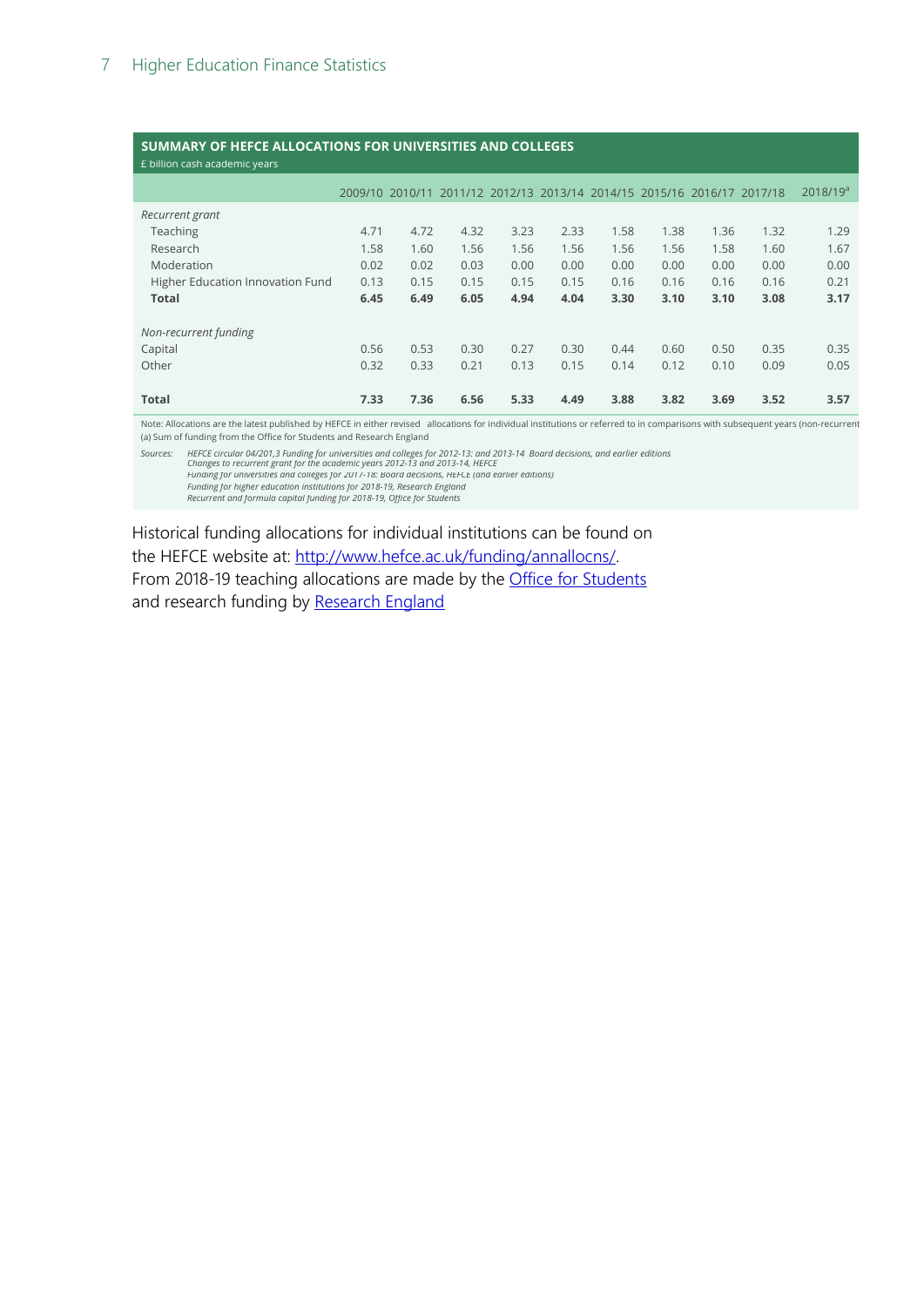| <b>SNAPSHOT OF THE UK HIGHER EDUCATION SECTOR IN</b> |                           |                      |  |  |  |  |  |  |
|------------------------------------------------------|---------------------------|----------------------|--|--|--|--|--|--|
|                                                      | 1994/95                   | 2017/18              |  |  |  |  |  |  |
| Institutions                                         | 184                       | 165                  |  |  |  |  |  |  |
| <b>Income</b>                                        |                           |                      |  |  |  |  |  |  |
| Total income<br>of which:                            | £10.0 billion             | £38.2 billion        |  |  |  |  |  |  |
| Funding body grants<br>Tuition fees and contracts    | 44%<br>23%                | 13%<br>49%           |  |  |  |  |  |  |
| Average income                                       | £55 million               | £231 million         |  |  |  |  |  |  |
| Income of the largest institution                    | £0.26 billion             | £1.96 billion        |  |  |  |  |  |  |
| <b>Expenditure</b>                                   |                           |                      |  |  |  |  |  |  |
| Total expenditure                                    | £9.8 billion              | £37.2 billion        |  |  |  |  |  |  |
| Staff costs<br>% academic                            | £5.3 billion<br>58%       | £20.1 billion<br>54% |  |  |  |  |  |  |
| <b>Staff</b>                                         |                           |                      |  |  |  |  |  |  |
| Academic staff                                       |                           |                      |  |  |  |  |  |  |
| Full-time                                            | 102,700                   | 140,725              |  |  |  |  |  |  |
| Part-time                                            | 12,000                    | 71,250               |  |  |  |  |  |  |
| % female                                             | 30%                       | 46%                  |  |  |  |  |  |  |
| All staff                                            |                           |                      |  |  |  |  |  |  |
| Full-time equivalent                                 |                           | 362,045              |  |  |  |  |  |  |
| % non-academic                                       |                           | 52%                  |  |  |  |  |  |  |
| average                                              |                           | 2,195                |  |  |  |  |  |  |
| at the largest institution                           |                           | 12,600               |  |  |  |  |  |  |
| <b>Students</b>                                      |                           |                      |  |  |  |  |  |  |
| Full-time equivalents                                | 1.28 million<br>(1995/96) | 1.97 million         |  |  |  |  |  |  |
| Full-time undergraduates                             | 0.97 million              | 1.51 million         |  |  |  |  |  |  |
| average                                              | 5,300                     | 9,000                |  |  |  |  |  |  |
| at the largest institution                           | 17,900                    | 27,300               |  |  |  |  |  |  |

Note: The largest institutions are defined separately under each category and year

Sources[: HESA data and analysis,](https://www.hesa.ac.uk/data-and-analysis) and equivalent earlier publications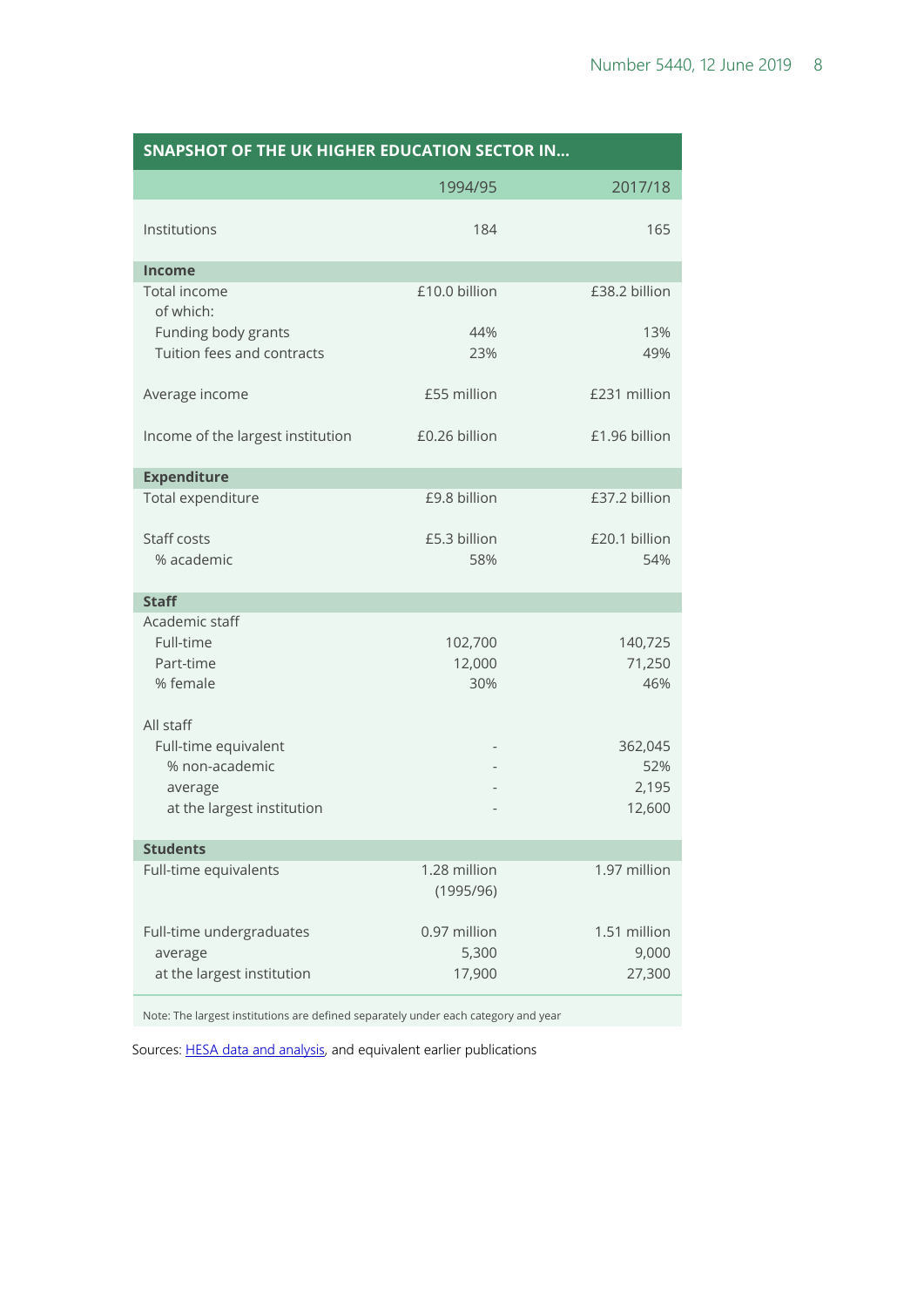# <span id="page-8-0"></span>2. Trends in income and expenditure

#### The higher education sector –definitions

For the purposes of this note the higher education sector in the UK covers all Higher Education Institutions (HEIs) included in HESA publications. This includes small highly specialised institutions, the Open University and more recently, the University of Buckingham which is not state funded. It includes further education delivered by HEIs and excludes higher education delivered by further education institutions.

Over the years covered here some institutions have transferred into the HE sector so some of the growth shown here is not 'organic' but due to changes in definitions or the status of some courses.

The HEI financial year runs from 1 August to 31 July. 2015/16 financial data is due to be published in March 2017

In 2017/18 HEIs across the UK had a total income of £38.2 billion and a total expenditure of £37.2 billion. This was just over half the level of public spending on schools.<sup>14</sup> Total income and expenditure are now more than four times their 1993/94 levels in cash terms.<sup>15</sup>. The chart opposite shows that income and expenditure have generally been very close, but income has increased at a faster rate in most recent years. Total income in 2017/18 varied 200-fold by institution from around £6 million at the smallest to £2.2 billion at the largest (Oxford).



<sup>14</sup> *Public expenditure statistical analysis 2018*, HM Treasury

<sup>&</sup>lt;sup>15</sup> 1993/94 was the first year after the current integrated system of HE replaced the former divide between polytechnics and universities.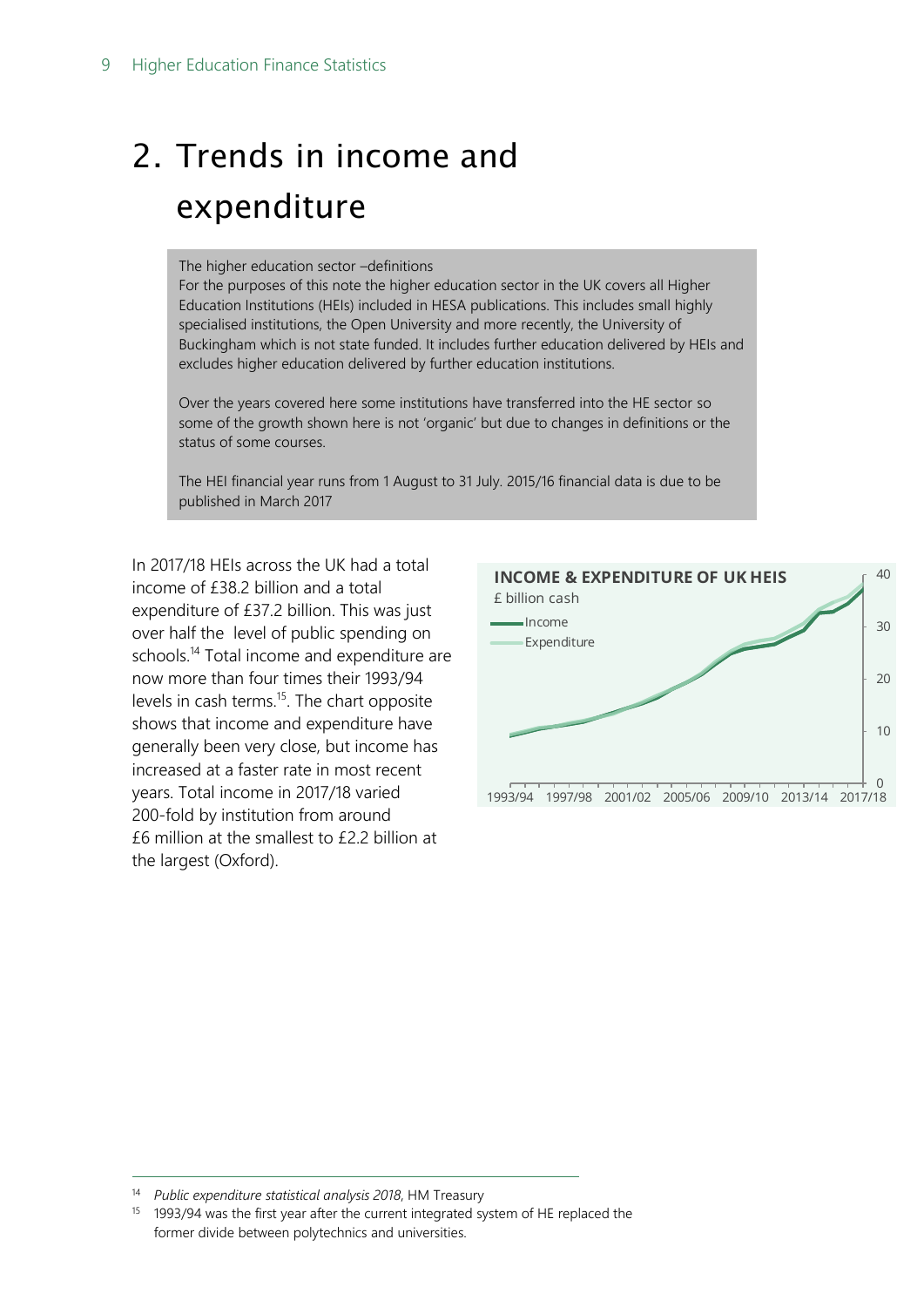### <span id="page-9-0"></span>Growth in expenditure in real terms

The earlier data on growth in income and expenditure clearly does not take inflation into account. They are therefore not accurate measures of real growth. In the past it has been possible to adjust for inflation within the HE sector using Universities UK's Higher Education Pay and Prices Index. This is no longer published, so the chart opposite is adjusted for the level of inflation across the economy as a whole. This is a less accurate measure of real growth in the sector, but an improvement on the cash figures.



The underlying data is also included in Table 1 at the end of this note. Expenditure in 2017/18 was more than 2.5 times the 1993/94 level in real terms.<sup>16</sup> Expenditure fell in real terms in 1996/97, 2010/11 and 2011/12. The recent slowdown in expenditure growth was reversed in 2017/18 when it increased by 5.4% in real terms; the second largest increase in the last decade.

These figures give an indication of the growth of the sector, rather than how generous one particular income stream is. The definitions set out at the start of this section explain that some of this growth will be 'transfers in' rather than underlying growth in existing institutions. Expenditure here is used as a proxy for the (financial) size of the sector. Total spending is clearly constrained by income.

The increase in total expenditure for the whole period was greater than the increase in full-time equivalent student numbers. In the mid- to late-1990s real spending increased at a slower rate, but this pattern was reversed over the following decade. The gap closed somewhat over the three years to 2011/12 as student numbers continued to grow, while spending was broadly flat. Since then expenditure has increased in real terms, but student numbers fell for three years and are still below 2010/11 levels.<sup>17 18</sup> The costs associated with students can vary greatly by level and subject. This note does not look at all these factors.

<sup>&</sup>lt;sup>16</sup> Growth up to 2009/10 adjusted using the HEPPI was slower at 67%, compared to 98% when adjusted using the GDP deflator.

<sup>17</sup> *Students in higher education institutions*, various years, HESA

**[Higher Education Student Data, HESA](https://www.hesa.ac.uk/data-and-analysis/students)**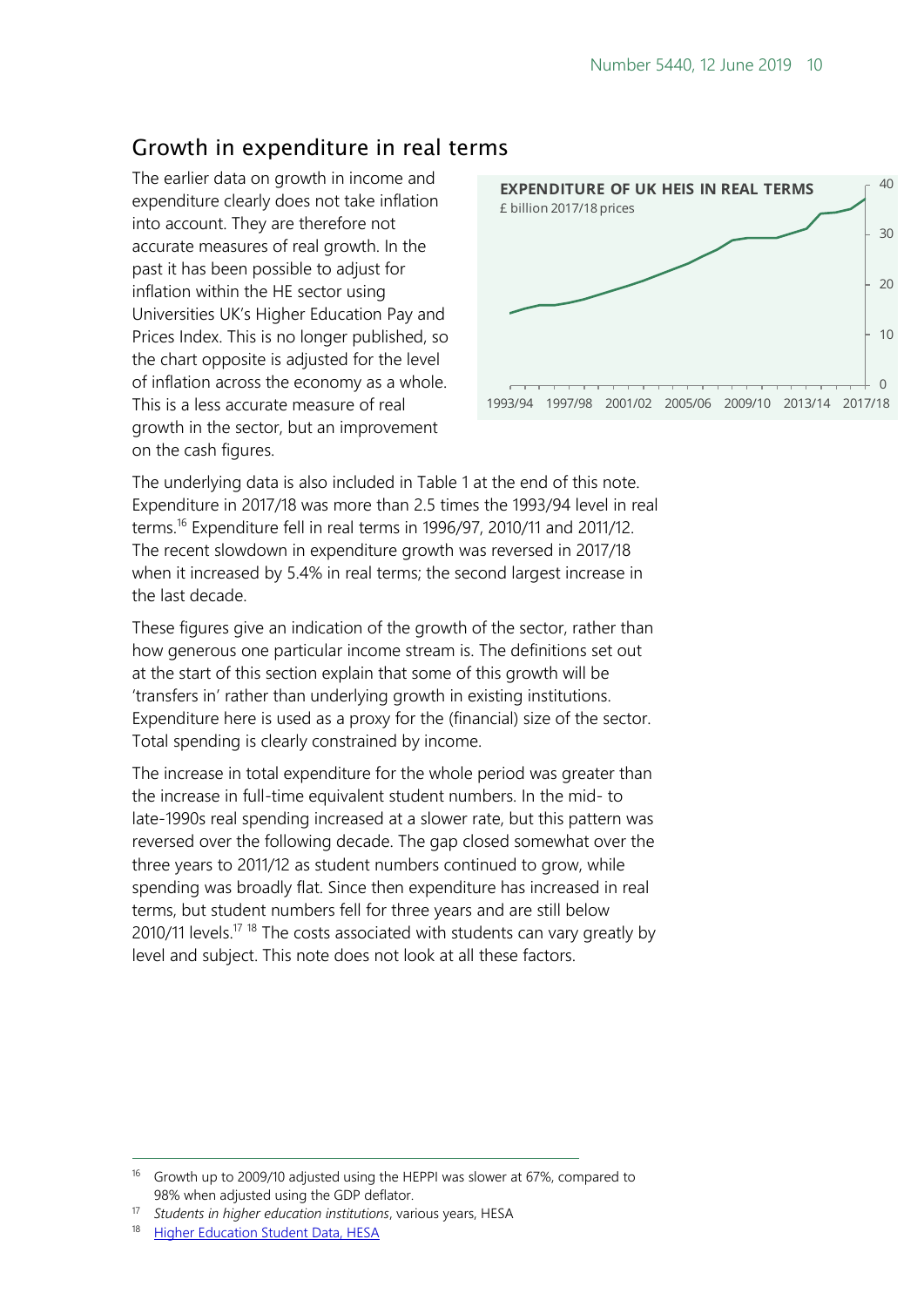#### <span id="page-10-0"></span>Financial status

Overall the sector has been in deficit in only one year and in the majority of years income has been 1% or more above expenditure. The 2.7% surplus in 2017/18 was the second lowest in the past nine years. The seven largest surpluses occurred between 2009/10 and 2016/17.

There was much variation across individual institutions and even with an aggregate surplus of 2.7% there were still 47 of 165 institutions in deficit in 2017/18. This was higher than at any time in the past decade. The distribution is illustrated opposite. One clear pattern is the large drop off between those in surplus by a few percentage points and those in deficit by more than 1%. While most institutions were in the -1% to  $+8\%$ range a small number had much larger surpluses/deficits.

62 institutions (38%) had a deficit<sup>19</sup> in one or more of the previous five years. Within this group 18 had a deficit in two of the five years, 14 in three of the previous five years and five in four of these years.<sup>20</sup>



**UK HEIS BY 2017/18 FINANCIAL POSITION**



The financial assets of HEIs are dominated by fixed assets –mainly property. At the end of 2017/18 endowment assets across the sector totalled £6.6 billion. 46% of this was owned by Oxford and Cambridge. Total income from endowments and investments was £835 million in 2017/18.<sup>21</sup>

The latest [report](https://www.officeforstudents.org.uk/publications/financial-sustainability-of-higher-education-providers-in-england/) on the financial health of the sector from the English funding council found that the overall financial position health of the sector is 'reasonable'. There was, however, considerable variation between providers. Their forecasts are generally for a weakening of financial performance over the coming year, with some improvement in following years. This improvement is in part due to some 'ambitious' assumptions about growth in student numbers.

The funding council said that the sector faces a number of uncertainties including the UK's future relationship with the EU and possible changes to higher education policy and funding following the review of post-18 education. Universities face cost pressures, particularly from pension

 $21$  ibid.

 $19$  This indicator uses a slightly different definition of deficit based on historic cost depreciation and after taxation

<sup>&</sup>lt;sup>20</sup> [Higher Education Provider Data: Finance,](https://www.hesa.ac.uk/data-and-analysis/finances) and earlier HESA.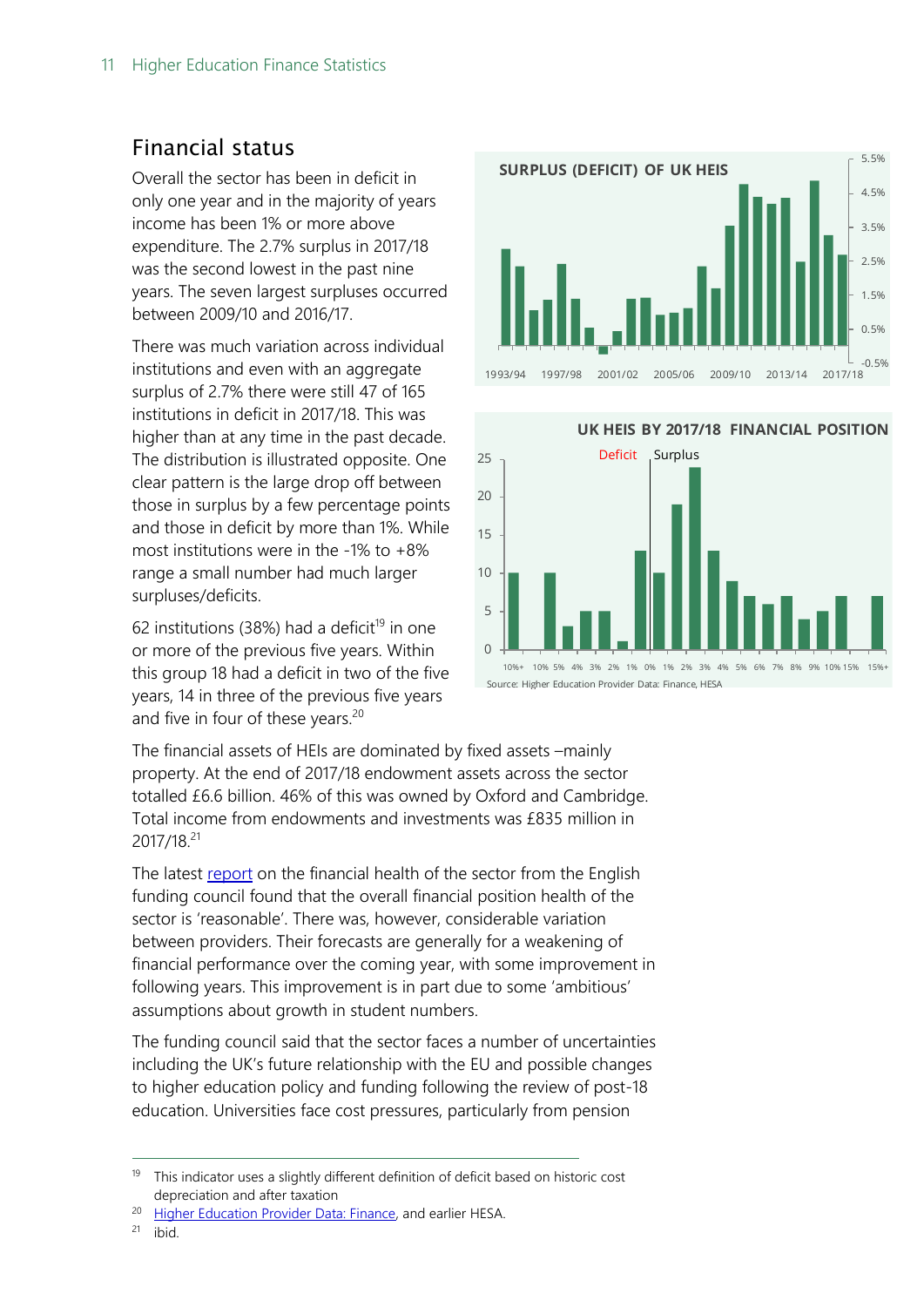scheme valuations and the number of 18 year olds in the UK will continue to fall in the short-term.

### <span id="page-11-0"></span>2.1 Broad types of income

Table 2 at the end of this note gives a breakdown of income by broad category. This is illustrated opposite. There were only very gradual changes in the make-up of the sector's income in the decade from the mid-1990s. Since then there has been a clear shift in funding from funding body grants to fees. Funding body grants<sup>22</sup> have gradually made up a smaller share of income over time; down from over 40% in



the mid-1990s to 13% in 2017/18. <sup>23</sup> The share of income from tuition fees and education contracts was in the 23-24% range up to 2005/06. The introduction of variable fees in England and Northern Ireland in 2006/07 and Wales in 2007/08 was largely responsible for the increase to almost 33% in 2010/11; the largest single source of income for the first time. Higher fees for new entrants in England helped push this to almost 50% from 2016/17.<sup>24</sup> Income from research grants and contracts has remained around 16-18% for the last decade.<sup>25</sup>

### <span id="page-11-1"></span>2.2 Specific income streams

This section looks at a handful of the sub-categories that the broad income types can be broken down into. Again these are based on the share of income received by the sector overall and are set out in full in Table 2.

-

<sup>&</sup>lt;sup>22</sup> Funding councils or Government departments across the UK

<sup>&</sup>lt;sup>23</sup> The 2016/17 rate for English institutions was 12% compared with 12% in Wales, 37% in Northern Ireland and 32% in Scotland.

<sup>&</sup>lt;sup>24</sup> The 2016/17 figure for English institutions was 52% compared to 56% in Wales, 31% in Northern Ireland and 30% in Scotland

<sup>&</sup>lt;sup>25</sup> 'Other income' includes residences and catering, non research/teaching grants and income from public sector bodies, endowment income and interest and payment for 'other services rendered'.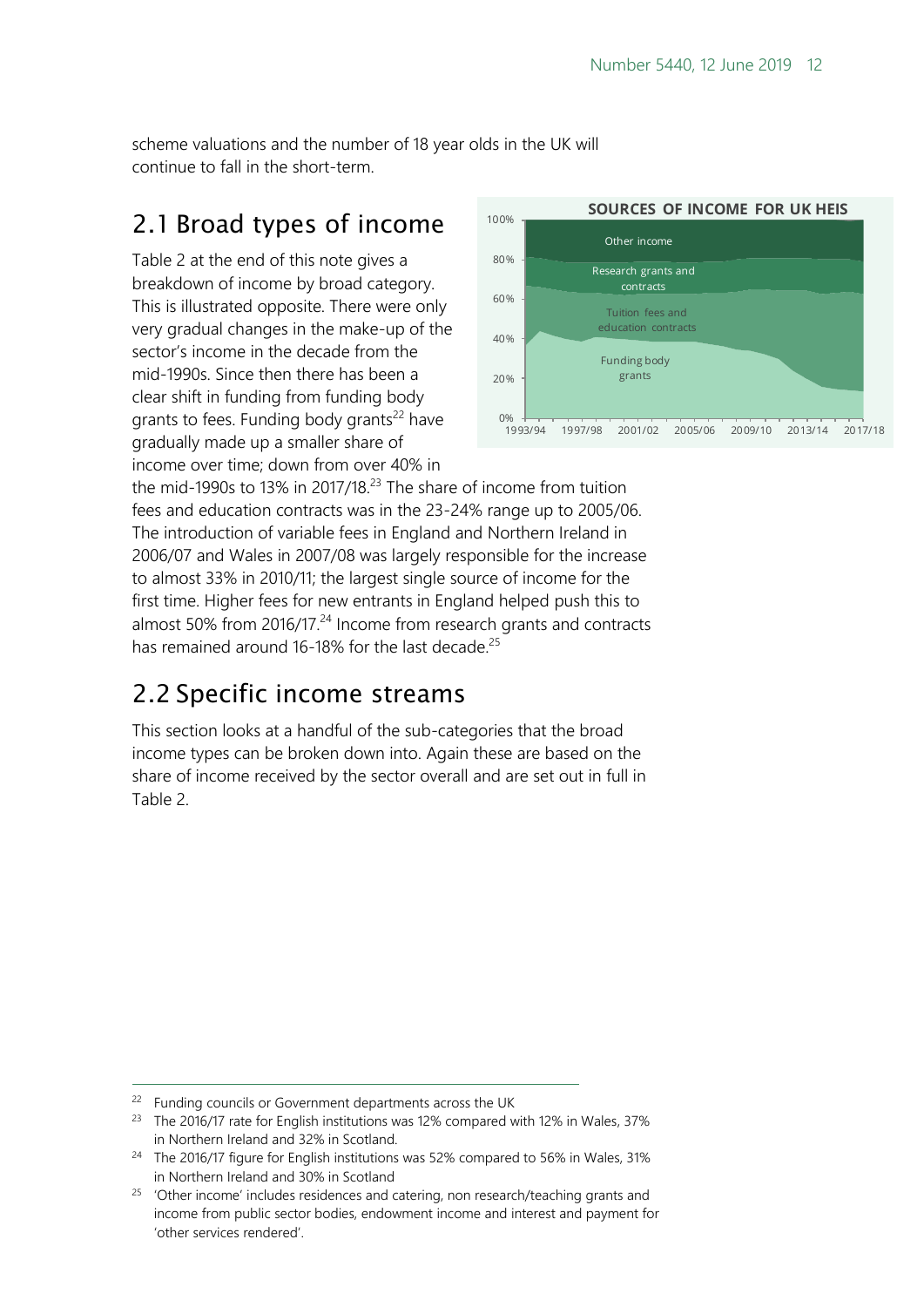*Funding body recurrent grants for teaching* –this fell in importance from 29% of total income in the late 1990s to below 20% in 2011/12 and to 5% in 2017/18. Research grants from the funding councils have remained more stable, but have gradually fallen from more than 8% of income in 1998/99 to below 6% from 2014/15 as other recurrent and capital funding sources have increased in importance over time.

*Research income from funding and research councils* –is one of the higher profile elements. It has remained in the 12-14% range for the entire period.

*Tuition fees for home and EU full-time undergraduates* – income from this source fell in importance to below 8% in 2005/06 before increasing dramatically (with higher tuition fees) in next 11 years to a peak of 28% in 2016/17. There was no net effect on this series of the introduction of regulated fees in 1998/99.

*Tuition fees from non-EU students –*income from these students has received much attention in recent years as a potential way for HEIs to avoid public sector funding cuts. It increased in importance consistently over this period and reached 14% in 2017/18.

Income from residences and catering has also been seen as an income generating stream in recent times. Over the years covered here it has become a less important source of income, down from 7% in the late 1990s to below 6% from 2006/07 onwards. The simple margin on residence and catering (income less expenditure) was 18% across all HEIs in 2012/13, or £260 million.



1994/95 1999/00 2004/05 2009/10 2014/15





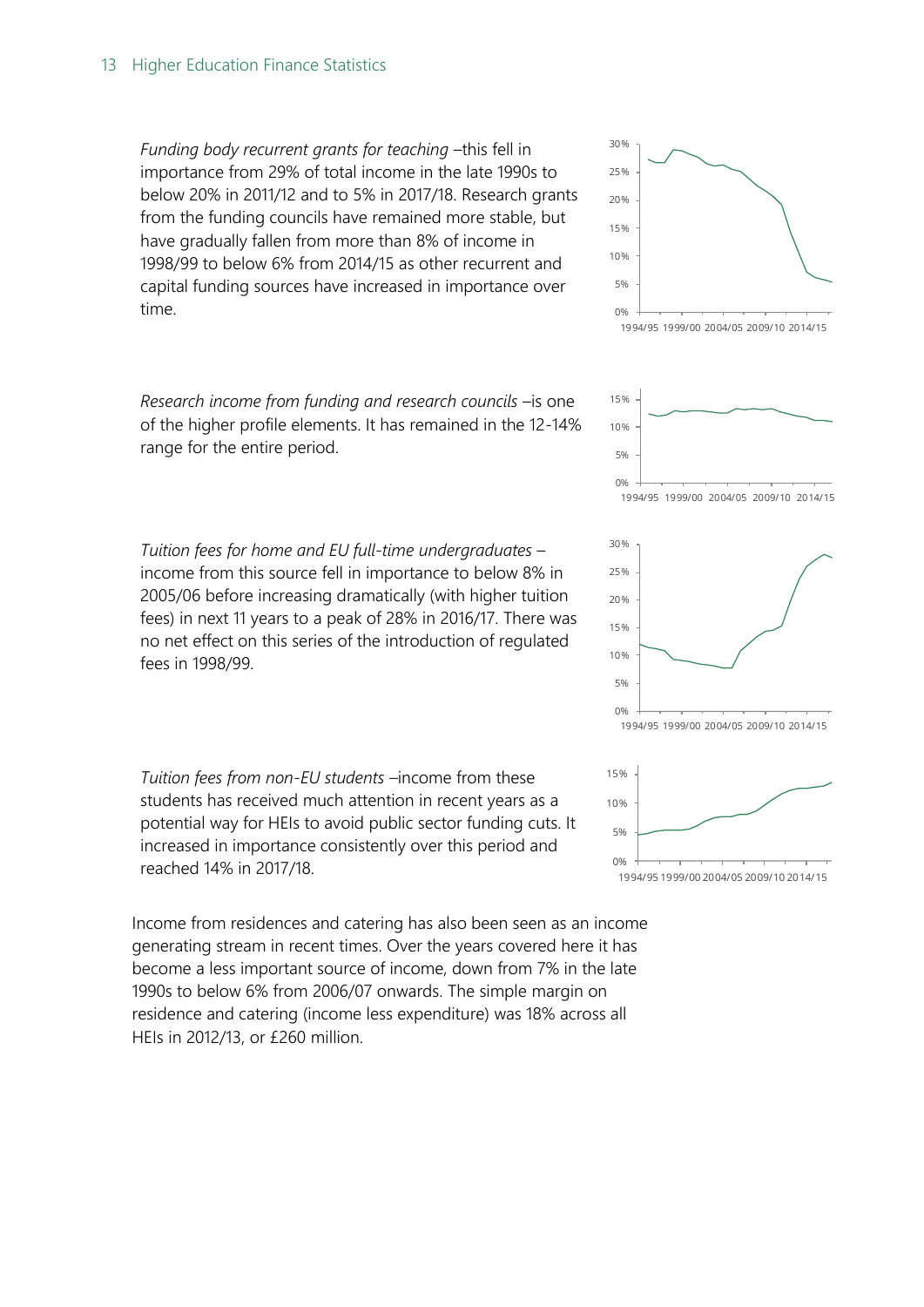## <span id="page-13-0"></span>2.3 Expenditure breakdown

The makeup of expenditure by broad category has changed very little since the mid-1990s. The two main categories are staff costs and 'other operating expenditure' which have been 54-58% and 35-38%

respectively for the whole period. While staff costs increased by more

than £1 billion in 2017/18 to a total of just over £20 billion, other spending areas increased at a faster rate and the share of staff costs fell to a new low. Depreciation and 'interest and other finance costs' have made up the remaining 6-8%.

All these values are given in the appended Table 3. Also included is a breakdown by activity which shows a little more variation (opposite). Across the whole period the share of spending on academic departments fell from 43% to 37%. Spending on administration and central services<sup>26</sup> increased from 12% to

#### **SPENDING BY ACTIVITY**



16% of the total to become the second largest 'activity' but still below half the total spent on academic departments. This breakdown is in effect at a departmental level, so for instance, some of the spending within the academic departments total will be on non-academic staff costs and some academic staff costs fall outside of the academic department total. The next section looks at staff costs in more detail.

<sup>&</sup>lt;sup>26</sup> Expenditure on central administration, staff and student facilities and amenities, bursaries and scholarships and general education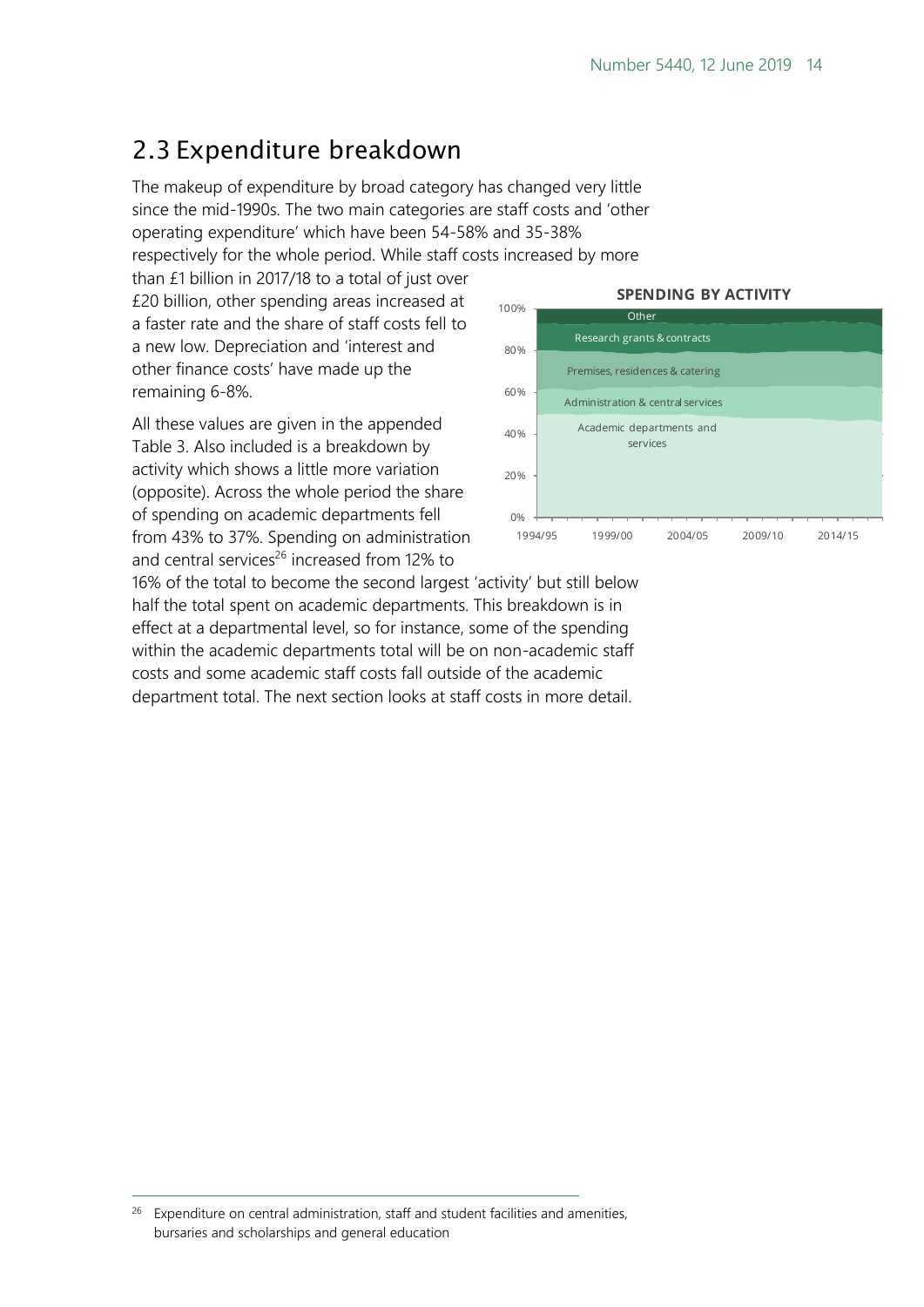## <span id="page-14-0"></span>3. Staff

For the years to 2002/03 HESA published data on the number of academic staff, $27$  but not others employed by HEIs. In 2003/04 HESA introduced a new data collection method and since then has published data about all staff. This change also introduced a break in the series on academic staff numbers. Information about trends is therefore limited. This section also looks at staff cost data which is consistent back to the mid 1990s and breaks down the total by different types of staff.

The Higher Education Funding Council for England's latest [report](http://www.hefce.ac.uk/analysis/staff/) on staff numbers looks at trends in academic and non-academic staff at HEIs in England since the mid-1990s.<sup>28</sup>

## <span id="page-14-1"></span>3.1 Staff numbers

### <span id="page-14-2"></span>Academic staff

Between 1994/95 and 2002/03 the number of full-time academic staff at UK HEIs increased by 18% and the number of part time staff by almost 120%. The total headcount increased by 28% and there were above average increases in the number of academics working in research only (not teaching) and in the number of professors, and (non senior) researchers. However, full-timers and academics involved in teaching at least part of the time were still in the majority in 2002/03. More detail is given in Table 4 at the end of this note. The headcount number can obscure some trends in the balance between full- and part-time staff, but it was all that was published at the time. The increase in academic staff headcount over this period was slightly higher than the increase in full-time equivalent student numbers, $^{29}$  but much of the growth in staff numbers was in part-timers.

Since 2003/04 many of these trends have continued with above average increases in part-time staff, staff who teach but carry out no research and in the number of professors, senior lecturers and researchers. In 2017/18 there were 172,600 full-time equivalent academic professionals employed by UK HEIs. This was 48% of the full-time equivalent of all staff employed. The increase in full-time equivalent academic staff $30$  since 2003/04 has been faster than the growth in student numbers.<sup>31</sup>

2010/11 saw a fall in the total headcount of academic staff for the first time since the sector was reorganised in the early 1990s. The falls in part-time staff and those teaching, but not carrying out research, were greater than the increases in other types of academic staff. Numbers

 $27$  Those with at least a 25% teaching and/or research commitment

<sup>28</sup> [Staff employed at HEFCE-funded HEIs: Trends and profiles,](http://www.hefce.ac.uk/analysis/staff/) HECFE

<sup>29</sup> *Students in higher education institutions, various years*, HESA

<sup>&</sup>lt;sup>30</sup> Including those on atypical contracts

<sup>&</sup>lt;sup>31</sup> [Higher Education Staff Data,](https://www.hesa.ac.uk/data-and-analysis/staff) HESA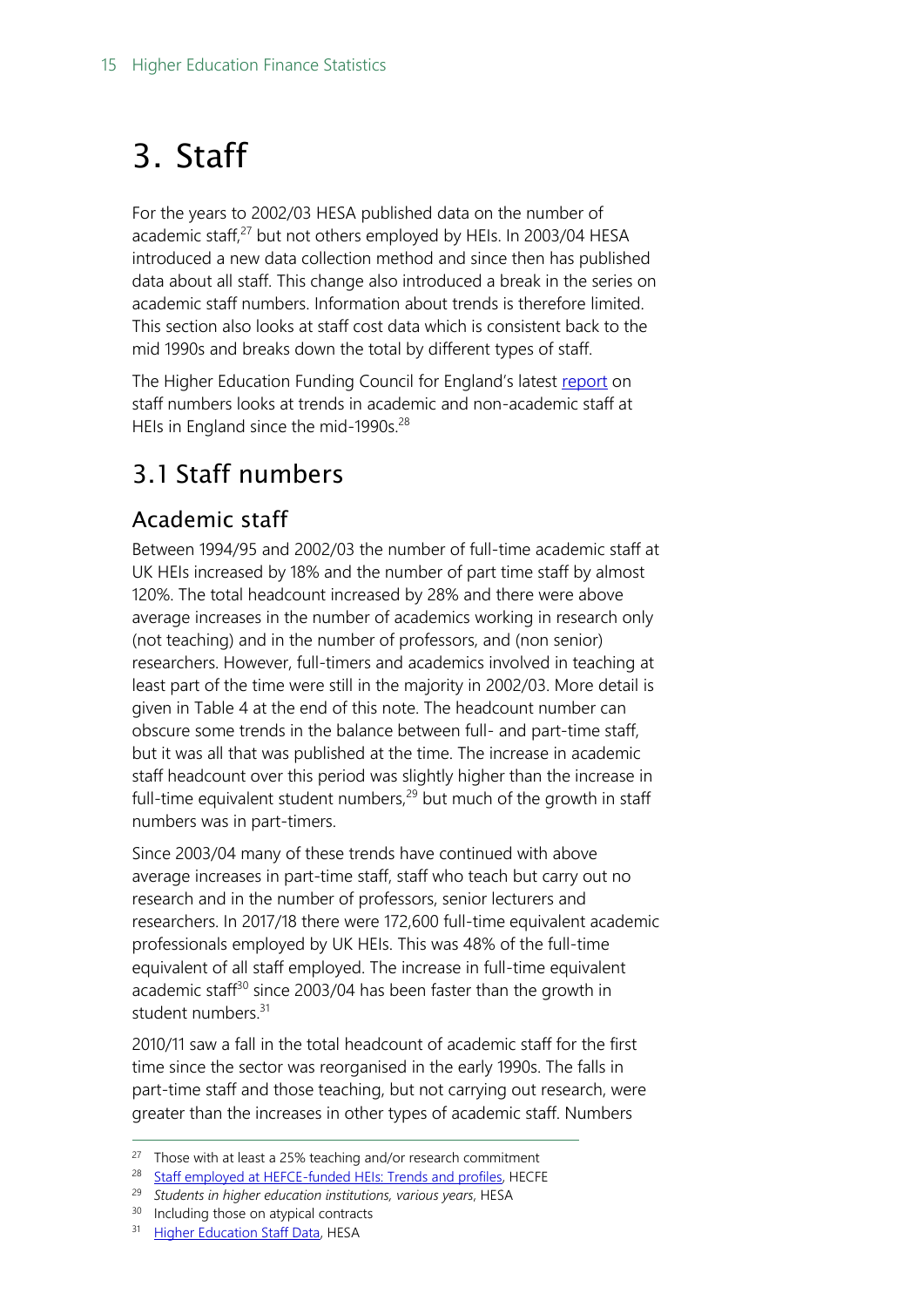increased slightly in 2011/12 due to continued growth in part-time staff. There have been larger increases in staff numbers in the following years, although the method for defining academic contracts has changed.

#### <span id="page-15-0"></span>All staff types

In 2017/18 there were around 290,000 full-time and 140,000 part-time staff and a further 69,000 academic staff employed by HEIs on atypical contracts $^{32}$ , their total full-time equivalent numbers were  $362,000$ . $^{33}$ 

## <span id="page-15-1"></span>3.2 Staff costs

Staff costs are broken down by academic/non-academic status and by activity (academic departments, administration etc.). The underlying figures are included in Table 5 at the end of this note. Some of the key findings are:

- Since 1994/95 the cost of employing non-academic staff increased by more than the cost of academic staff.
- Total staffing costs of 'administration and central services' and 'academic services'<sup>34</sup> saw the largest increases, 'academic departments' saw the smallest increase
- There was a gradual increase in the share of academic staff costs going on 'academic services' and 'research grants and contracts<sup>'35</sup> and a fall (79% to 77% between 1995/96 and 2017/18) within academic departments.

Overall academic staff costs made up 54% of all staff costs in 2017/18 and counted for 29% of all HEI expenditure.

Information on the pay of university vice-chancellors and some limited figures on other staff pay can be found in the briefing paper: Update on [vice-chancellors' pay in higher education institutions in England](https://researchbriefings.parliament.uk/ResearchBriefing/Summary/CBP-8526)

-

<sup>&</sup>lt;sup>32</sup> Neither full-time nor part-time working arrangements that are not permanent and involve complex employment relationships

<sup>33</sup> [Higher Education Staff Data,](https://www.hesa.ac.uk/data-and-analysis/staff) HESA

<sup>&</sup>lt;sup>34</sup> Spending on centralised academic services such as libraries, computer networks, central computers and other general academic services.

<sup>&</sup>lt;sup>35</sup> Expenditure on research carried out by the institution which has been externally sponsored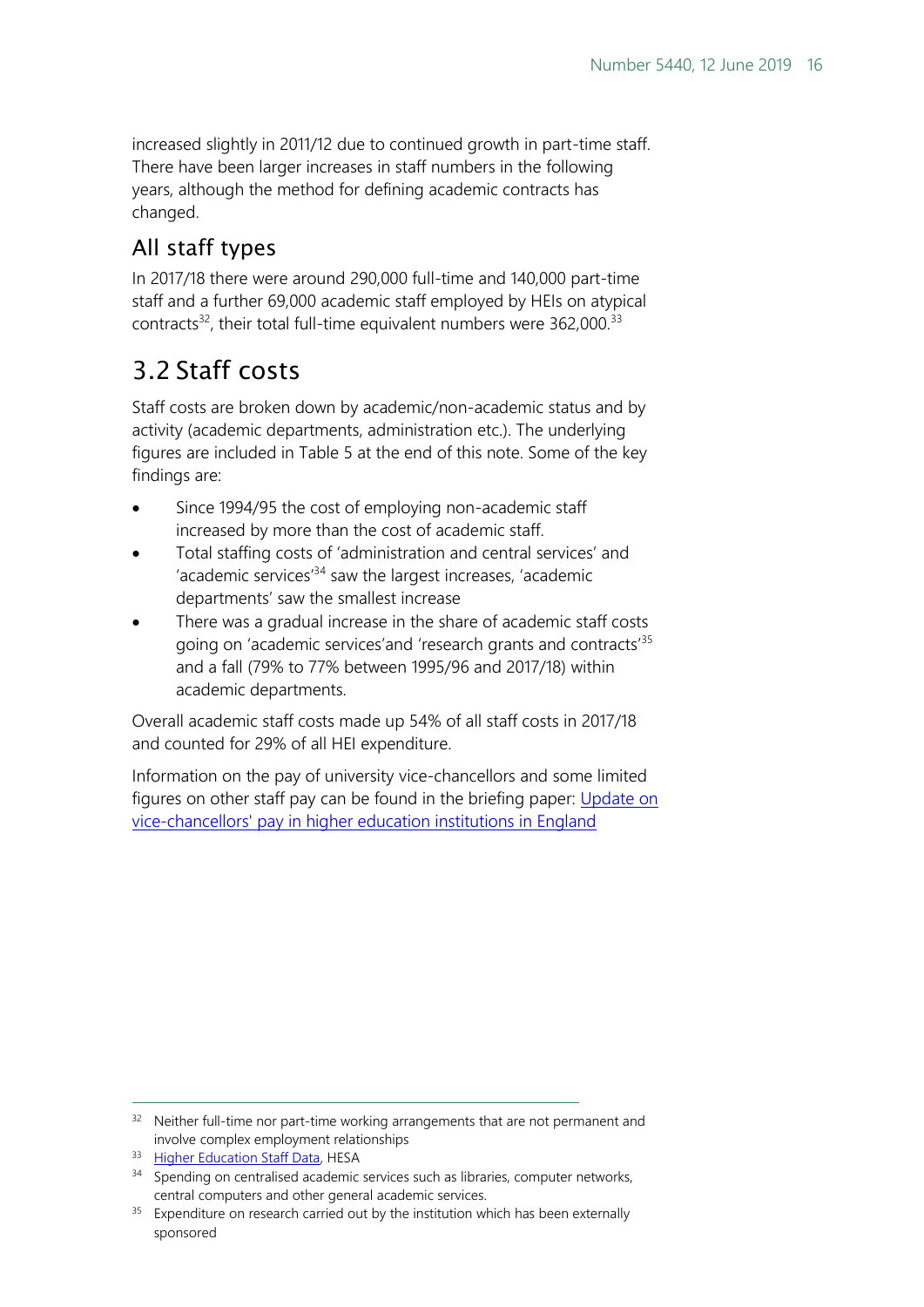## <span id="page-16-0"></span>4. Reference tables

**Table 1**

| <b>INCOME AND EXPENDITURE OF UK HEIS</b><br>Academic years |        |                |                |                |                                   |  |  |  |  |  |  |
|------------------------------------------------------------|--------|----------------|----------------|----------------|-----------------------------------|--|--|--|--|--|--|
|                                                            |        | £ billion cash |                | Expenditure in |                                   |  |  |  |  |  |  |
|                                                            | Income | Expenditure    | <b>Surplus</b> | % surplus      | 2017/18 prices $a$<br>(£ billion) |  |  |  |  |  |  |
| 1993/94                                                    | 9.4    | 9.1            | 0.3            | 2.9%           | 14.4                              |  |  |  |  |  |  |
| 1994/95                                                    | 10.0   | 9.8            | 0.2            | 2.4%           | 15.3                              |  |  |  |  |  |  |
| 1995/96                                                    | 10.7   | 10.6           | 0.1            | 1.0%           | 16.1                              |  |  |  |  |  |  |
| 1996/97                                                    | 11.0   | 10.9           | 0.2            | 1.4%           | 15.9                              |  |  |  |  |  |  |
| 1997/98                                                    | 11.6   | 11.3           | 0.3            | 2.4%           | 16.5                              |  |  |  |  |  |  |
| 1998/99                                                    | 12.1   | 11.9           | 0.2            | 1.4%           | 17.1                              |  |  |  |  |  |  |
| 1999/00                                                    | 12.8   | 12.7           | 0.1            | 0.5%           | 18.2                              |  |  |  |  |  |  |
| 2000/01                                                    | 13.5   | 13.5           | 0.0            | $-0.3%$        | 18.9                              |  |  |  |  |  |  |
| 2001/02                                                    | 14.5   | 14.4           | 0.1            | 0.4%           | 20.0                              |  |  |  |  |  |  |
| 2002/03                                                    | 15.7   | 15.5           | 0.2            | 1.4%           | 20.9                              |  |  |  |  |  |  |
| 2003/04                                                    | 16.9   | 16.6           | 0.2            | 1.4%           | 22.0                              |  |  |  |  |  |  |
| 2004/05                                                    | 18.1   | 18.0           | 0.2            | 0.9%           | 23.2                              |  |  |  |  |  |  |
| 2005/06                                                    | 19.5   | 19.3           | 0.2            | 1.0%           | 24.2                              |  |  |  |  |  |  |
| 2006/07                                                    | 21.3   | 21.0           | 0.2            | 1.1%           | 25.6                              |  |  |  |  |  |  |
| 2007/08                                                    | 23.4   | 22.9           | 0.6            | 2.4%           | 27.2                              |  |  |  |  |  |  |
| 2008/09                                                    | 25.4   | 24.9           | 0.4            | 1.7%           | 28.9                              |  |  |  |  |  |  |
| 2009/10                                                    | 26.8   | 25.8           | 1.0            | 3.6%           | 29.5                              |  |  |  |  |  |  |
| 2010/11                                                    | 27.5   | 26.2           | 1.3            | 4.8%           | 29.4                              |  |  |  |  |  |  |
| 2011/12                                                    | 27.9   | 26.7           | 1.2            | 4.4%           | 29.5                              |  |  |  |  |  |  |
| 2012/13                                                    | 29.2   | 28.0           | 1.2            | 4.2%           | 30.3                              |  |  |  |  |  |  |
| 2013/14                                                    | 30.7   | 29.4           | 1.3            | 4.4%           | 31.3                              |  |  |  |  |  |  |
| 2014/15                                                    | 33.5   | 32.7           | 0.8            | 2.5%           | 34.4                              |  |  |  |  |  |  |
| 2015/16                                                    | 34.7   | 33.1           | 1.7            | 4.9%           | 34.5                              |  |  |  |  |  |  |
| 2016/17                                                    | 35.8   | 34.6           | 1.2            | 3.3%           | 35.3                              |  |  |  |  |  |  |
| 2017/18                                                    | 38.2   | 37.2           | 1.0            | 2.7%           | 37.2                              |  |  |  |  |  |  |

(a) Adjusted financial year GDP deflators produced by HM Treasury. Earlier versions of this note have used the Universities UK Higher Education Pay and Prices Index, but this is no longer produced.

*Sources: Resources of higher education institutions 2008/09, and earlier, HESA*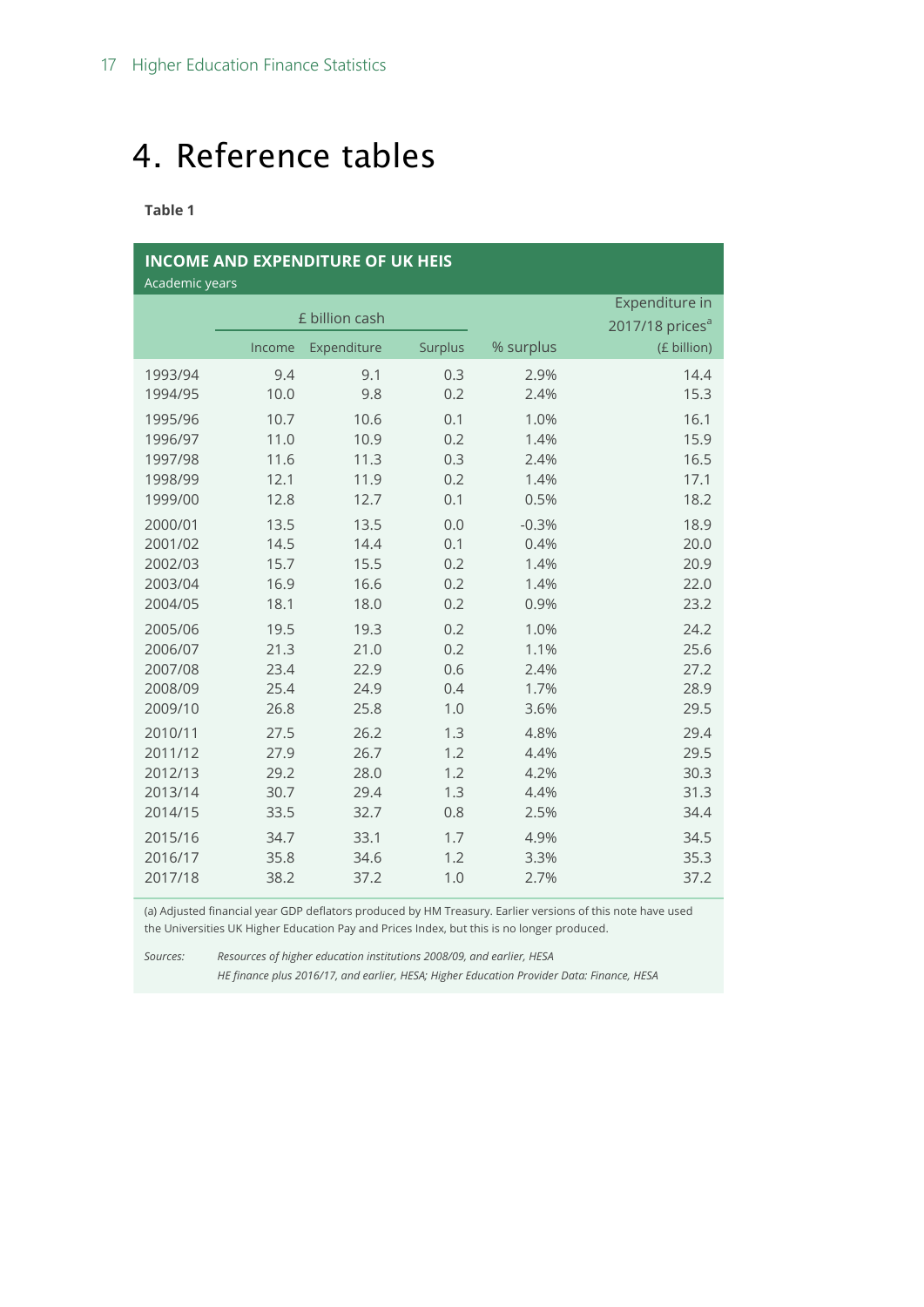#### **Table 2**

**INCOME OF UK HEIS**

| נושכטואוב טר טו <i>ג</i> ווובוס |                          |              |                                  |              |                                 |                        |                      |                            |                                |                      |                      |                      |                      |
|---------------------------------|--------------------------|--------------|----------------------------------|--------------|---------------------------------|------------------------|----------------------|----------------------------|--------------------------------|----------------------|----------------------|----------------------|----------------------|
|                                 | <b>By broad category</b> |              |                                  |              |                                 |                        |                      |                            | <b>Specific income streams</b> |                      |                      |                      |                      |
|                                 |                          |              |                                  |              |                                 | Recurrent funding body |                      |                            |                                |                      |                      |                      |                      |
|                                 |                          | Tuition      |                                  |              |                                 | grants                 |                      | Academic fees<br>Full-time |                                |                      | Research grants      |                      |                      |
|                                 | Funding<br>body          | fees and     | Research<br>education grants and |              | Endowment<br>Other & investment |                        |                      | home/ EU                   | Non-EU                         | Research             | UK based             | Other<br>public      | Residences           |
|                                 | grants                   | contracts    | contracts                        | income       | income                          | Teaching               | Research             | undergrad. <sup>a</sup>    | students                       | Councils             | charities            | sector               | and catering         |
| £ billion cash                  |                          |              |                                  |              |                                 |                        |                      |                            |                                |                      |                      |                      |                      |
| 1993/94                         | 3.5                      | 2.8          | 1.4                              | 1.6          | 0.2                             | $\ddotsc$              | $\ddot{\phantom{0}}$ | $\ddotsc$                  | $\ddots$                       | $\ddots$             | $\ddotsc$            | $\ddotsc$            |                      |
| 1994/95                         | 4.4                      | 2.3          | 1.4                              | 1.7          | 0.2                             | $\ddot{\phantom{a}}$   | $\ddot{\phantom{0}}$ | 1.2                        | 0.5                            | 0.5                  | 0.3                  | 0.2                  | 0.7                  |
| 1995/96                         | 4.5                      | 2.5          | 1.6                              | 1.9          | 0.3                             | 2.9                    | 0.8                  | 1.2                        | 0.5                            | 0.5                  | 0.3                  | 0.3                  | 0.7                  |
| 1996/97                         | 4.4                      | 2.7          | 1.6                              | 2.1          | 0.3                             | 3.0                    | 0.8                  | 1.2                        | 0.6                            | 0.5                  | 0.4                  | 0.3                  | 0.8                  |
| 1997/98                         | 4.5                      | 2.8          | 1.7                              | 2.2          | 0.3                             | 3.1                    | 0.9                  | 1.3                        | 0.6                            | 0.5                  | 0.4                  | 0.3                  | 0.8                  |
| 1998/99                         | 4.9                      | 2.7          | 1.8                              | 2.3          | 0.3                             | 3.5                    | 1.0                  | 1.1                        | 0.6                            | 0.6                  | 0.4                  | 0.3                  | 0.9                  |
| 1999/00                         | 5.1                      | 2.9          | 2.0                              | 2.5          | 0.3                             | 3.7                    | 1.0                  | 1.2                        | 0.7                            | 0.6                  | 0.5                  | 0.3                  | 0.9                  |
| 2000/01                         | 5.3<br>5.7               | 3.1<br>3.3   | 2.2<br>2.4                       | 2.6<br>2.8   | 0.3<br>0.3                      | 3.8                    | 1.1                  | 1.2                        | 0.7                            | 0.7                  | 0.6                  | 0.4                  | 0.9                  |
| 2001/02<br>2002/03              | 6.0                      | 3.7          | 2.6                              | 3.1          | 0.2                             | 4.0<br>4.2             | 1.1<br>1.2           | 1.2<br>1.3                 | 0.9<br>1.1                     | 0.8<br>0.8           | 0.6<br>0.7           | 0.4<br>0.5           | 1.0<br>1.0           |
| 2003/04                         | 6.5                      | 4.1          | 2.7                              | 3.3          | 0.2                             | 4.4                    | 1.3                  | 1.4                        | 1.3                            | 0.8                  | 0.7                  | 0.5                  | 1.0                  |
| 2004/05                         | 7.0                      | 4.4          | 2.9                              | 3.6          | 0.3                             | 4.8                    | 1.4                  | 1.4                        | 1.4                            | 0.9                  | 0.7                  | 0.6                  | 1.1                  |
| 2005/06                         | 7.5                      | 4.6          | 3.1                              | 3.9          | 0.3                             | 5.0                    | 1.5                  | 1.5                        | 1.5                            | 1.1                  | 0.7                  | 0.6                  | 1.2                  |
| 2006/07                         | 8.0                      | 5.4          | 3.4                              | 4.1          | 0.4                             | 5.4                    | 1.7                  | 2.3                        | 1.7                            | 1.2                  | 0.8                  | 0.6                  | 1.2                  |
| 2007/08                         | 8.5                      | 6.3          | 3.7                              | 4.4          | 0.5                             | 5.6                    | 1.8                  | 2.8                        | 1.9                            | 1.4                  | 0.8                  | 0.6                  | 1.3                  |
| 2008/09                         | 8.8                      | 7.3          | 4.1                              | 4.7          | 0.4                             | 5.8                    | 1.8                  | 3.4                        | 2.2                            | 1.5                  | 0.9                  | 0.7                  | 1.3                  |
| 2009/10                         | 8.3                      | 9.7          | 4.5                              | 5.2          | 0.3                             | 5.8                    | 2.0                  | 3.8                        | 2.6                            | 1.6                  | 0.9                  | 0.8                  | 1.5                  |
| 2010/11                         | 8.9                      | 9.0          | 4.4                              | 5.0          | 0.2                             | 5.7                    | 2.0                  | 4.0                        | 2.9                            | 1.6                  | 0.9                  | 0.8                  | 1.6                  |
| 2011/12<br>2012/13              | 8.3<br>7.1               | 9.7<br>11.7  | 4.5<br>4.8                       | 5.2<br>5.4   | 0.3<br>0.3                      | 5.4<br>4.2             | 1.9<br>1.9           | 4.3<br>5.8                 | 3.2<br>3.5                     | 1.5<br>1.5           | 0.9<br>1.0           | 0.8<br>0.8           | 1.7<br>1.7           |
| 2013/14                         | 6.1                      | 13.7         | 5.1                              | 5.6          | 0.3                             | 3.2                    | 2.0                  | 7.3                        | 3.9                            | 1.7                  | 1.0                  | 0.9                  | 1.8                  |
| 2014/15                         | 5.3                      | 15.5         | 6.0                              | 5.9          | 0.8                             | 2.4                    | 2.0                  | 8.7                        | 4.2                            | 1.8                  | 1.0                  | 1.0                  | $\ddot{\phantom{a}}$ |
| 2015/16                         | 5.2                      | 16.8         | 5.9                              | 6.0          | 0.8                             | 2.1                    | 2.0                  | 9.5                        | 4.5                            | 2.0                  | 1.1                  | 1.0                  | $\ddot{\phantom{0}}$ |
| 2016/17                         | 5.1                      | 17.7         | 5.9                              | 6.1          | 0.8                             | 2.1                    | 2.0                  | 10.1                       | 4.7                            | 1.9                  | 1.2                  | 1.0                  | $\ddot{\phantom{0}}$ |
| 2017/18                         | 5.1                      | 18.9         | 6.2                              | 7.2          | 0.8                             | 2.0                    | 2.0                  | 10.5                       | 5.2                            | 2.0                  | 1.2                  | 1.1                  | $\ddot{\phantom{0}}$ |
| % of total                      |                          |              |                                  |              |                                 |                        |                      |                            |                                |                      |                      |                      |                      |
| 1993/94                         | 37.0                     | 29.6         | 14.4                             | 16.8         | 2.2                             | ă,                     | $\ddot{\phantom{0}}$ | $\ddot{\phantom{0}}$       | $\ddot{\phantom{0}}$           | $\ddot{\phantom{0}}$ | $\ddot{\phantom{a}}$ | $\ddot{\phantom{a}}$ |                      |
| 1994/95                         | 43.7                     | 22.6         | 14.3                             | 17.0         | 2.4                             | $\ddotsc$              | $\ddot{\phantom{0}}$ | 12.1                       | 4.5                            | 4.9                  | 3.1                  | 2.4                  | 6.6                  |
| 1995/96                         | 41.6                     | 23.4         | 14.5                             | 18.0         | 2.5                             | 27.2                   | 7.5                  | 11.4                       | 4.7                            | 5.0                  | 3.2                  | 2.5                  | 6.7                  |
| 1996/97                         | 39.6                     | 24.3         | 14.6                             | 19.1         | 2.4                             | 26.7                   | 7.4                  | 11.2                       | 5.1                            | 4.8                  | 3.3                  | 2.7                  | 7.0                  |
| 1997/98<br>1998/99              | 38.8<br>40.7             | 24.4<br>22.5 | 14.9<br>15.2                     | 19.3<br>19.2 | 2.6<br>2.4                      | 26.6<br>29.0           | 7.6<br>8.4           | 10.8<br>9.4                | 5.4<br>5.3                     | 4.6<br>4.6           | 3.4<br>3.6           | 2.6<br>2.6           | 7.1<br>7.0           |
| 1999/00                         | 40.3                     | 22.5         | 15.4                             | 19.5         | 2.3                             | 28.9                   | 8.2                  | 9.1                        | 5.3                            | 4.7                  | 3.8                  | 2.6                  | 7.0                  |
| 2000/01                         | 39.6                     | 22.6         | 16.4                             | 19.3         | 2.1                             | 28.2                   | 7.9                  | 8.9                        | 5.5                            | 5.1                  | 4.1                  | 2.8                  | 6.9                  |
| 2001/02                         | 39.3                     | 23.0         | 16.8                             | 19.1         | 1.8                             | 27.7                   | 7.5                  | 8.6                        | 6.0                            | 5.6                  | 4.2                  | 2.9                  | 6.7                  |
| 2002/03                         | 38.6                     | 23.9         | 16.6                             | 19.5         | 1.5                             | 26.6                   | 7.5                  | 8.3                        | 6.9                            | 5.2                  | 4.2                  | 2.9                  | 6.3                  |
| 2003/04                         | 38.6                     | 24.2         | 16.1                             | 19.7         | 1.4                             | 26.0                   | 7.7                  | 8.1                        | 7.6                            | 4.9                  | 4.1                  | 3.1                  | 6.2                  |
| 2004/05                         | 38.4                     | 24.0         | 15.9                             | 19.9         | 1.7                             | 26.3                   | 7.5                  | 7.8                        | 7.7                            | 5.1                  | 3.9                  | 3.1                  | 6.1                  |
| 2005/06                         | 38.7                     | 23.8         | 16.0                             | 19.8         | 1.8                             | 25.6                   | 7.9                  | 7.7                        | 7.7                            | 5.5                  | 3.7                  | 3.0                  | 6.0                  |
| 2006/07                         | 37.7                     | 25.4         | 15.9                             | 19.1         | 1.9                             | 25.2                   | 7.9                  | 10.8                       | 8.1                            | 5.4                  | 3.6                  | 2.9                  | 5.8                  |
| 2007/08                         | 36.2                     | 26.7         | 15.8                             | 19.0         | 2.2                             | 23.9                   | 7.5                  | 12.1                       | 8.0                            | 5.8                  | 3.5                  | 2.7                  | 5.6                  |
| 2008/09<br>2009/10              | 34.8<br>33.7             | 28.7<br>30.9 | 16.4<br>16.2                     | 18.7<br>18.3 | 1.4<br>0.8                      | 22.7<br>21.7           | 7.2<br>7.4           | 13.3<br>14.3               | 8.7<br>9.6                     | 6.0<br>5.9           | 3.5<br>3.4           | 2.8<br>2.9           | 5.2<br>5.6           |
| 2010/11                         | 32.2                     | 32.6         | 16.1                             | 18.2         | 0.9                             | 20.7                   | 7.1                  | 14.6                       | 10.7                           | 5.7                  | 3.3                  | 2.9                  | 5.7                  |
| 2011/12                         | 29.6                     | 34.7         | 16.2                             | 18.5         | 1.0                             | 19.2                   | 6.9                  | 15.4                       | 11.6                           | 5.4                  | 3.4                  | 2.9                  | 5.9                  |
| 2012/13                         | 24.2                     | 39.9         | 16.4                             | 18.4         | 1.0                             | 14.2                   | 6.7                  | 19.9                       | 12.1                           | 5.3                  | 3.3                  | 2.9                  | 5.9                  |
| 2013/14                         | 19.8                     | 44.4         | 16.5                             | 18.1         | 1.1                             | 10.4                   | 6.4                  | 23.7                       | 12.7                           | 5.4                  | 3.2                  | 2.9                  | 5.7                  |
| 2014/15                         | 15.9                     | 46.4         | 17.8                             | 17.6         | 2.3                             | 7.1                    | 5.9                  | 26.1                       | 12.6                           | 5.4                  | 3.1                  | 2.9                  | $\ddot{\phantom{0}}$ |
| 2015/16                         | 14.9                     | 48.4         | 16.9                             | 17.4         | 2.4                             | 6.1                    | 5.6                  | 27.2                       | 12.8                           | 5.6                  | 3.3                  | 2.8                  | $\ddot{\phantom{0}}$ |
| 2016/17                         | 14.3                     | 49.6         | 16.5                             | 17.0         | 2.3                             | 5.9                    | 5.5                  | 28.3                       | 13.0                           | 5.4                  | 3.3                  | 2.8                  | $\ddot{\phantom{a}}$ |
| 2017/18                         | 13.4                     | 49.3         | 16.3                             | 18.8         | 2.2                             | 5.4                    | 5.2                  | 27.5                       | 13.6                           | 5.3                  | 3.2                  | 2.8                  | $\ddot{\phantom{a}}$ |

(a) Excludes EU students charged home fees before 1998/99

*Source: Resources of higher education institutions 2008/09, and earlier, HESA*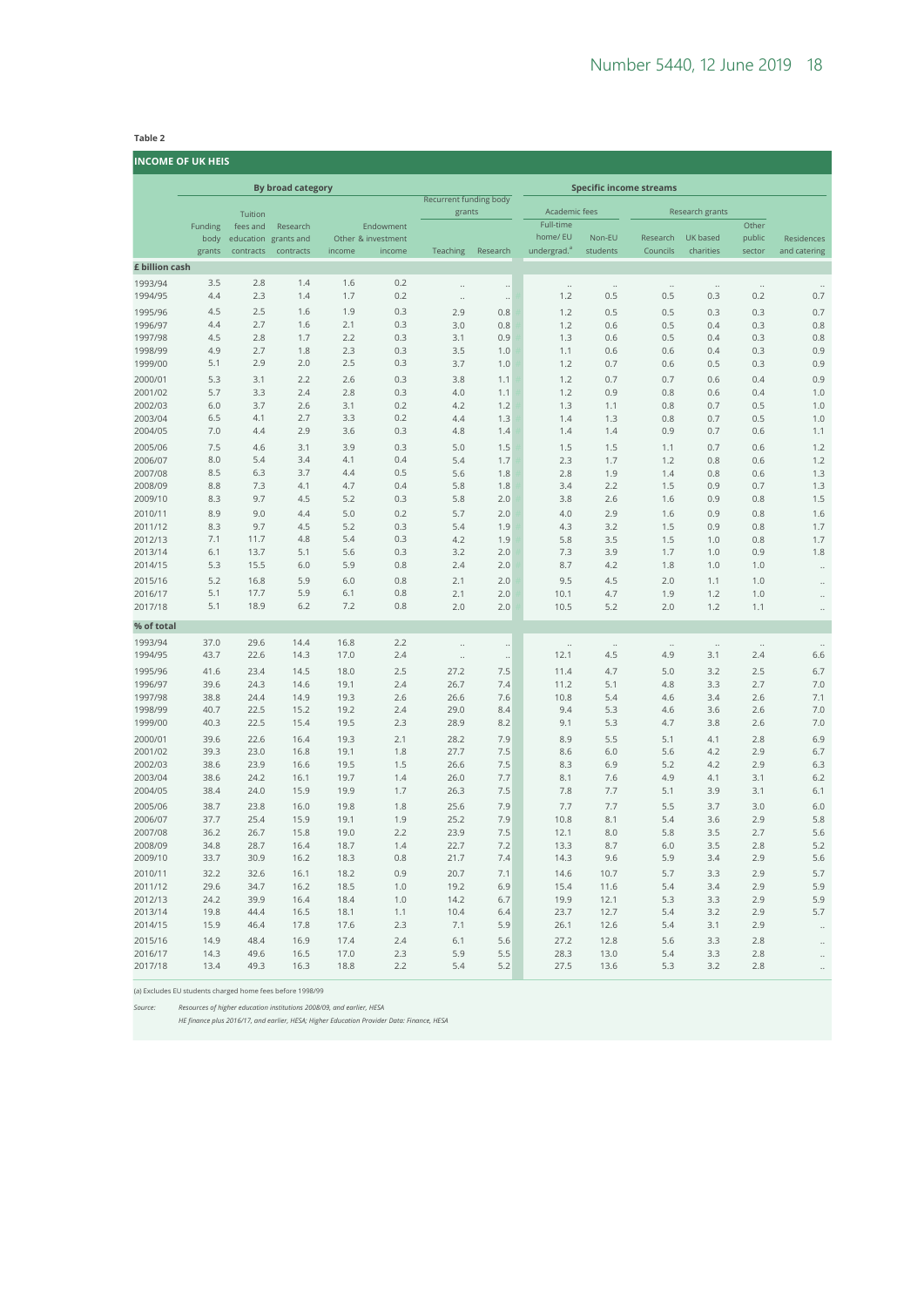**Table 3 EXPENDITURE OF UK HEIS** By broad category By activity Staff costs expenditure Depreciation Other operating Interest and other finance costs Academic department s Academic services Administration & central services Premises Residences & catering operations Research grants & contracts expenditure Other **£ billion cash** 1993/94 5.3 3.4 0.3 0.1 .. .. .. .. .. .. .. 1994/95 5.7 3.6 0.4 0.1 4.2 0.6 1.2 1.2 0.7 1.2 0.7 1995/96 6.1 3.9 0.4 0.2 4.6 0.7 1.3 1.2 0.7 1.3 0.7 1996/97 6.3 3.9 0.5 0.2 4.7 0.7 1.3 1.3 0.8 1.4 0.8 1997/98 6.5 4.2 0.5 0.2 4.8 0.8 1.4 1.3 0.8 1.5 0.8 1998/99 6.9 4.3 0.5 0.2 5.1 0.8 1.5 1.3 0.8 1.6 0.8 1999/00 7.4 4.6 0.6 0.2 5.4 0.9 1.6 1.3 0.9 1.7 0.9 2000/01 7.9 4.6 0.8 0.2 5.7 1.0 1.7 1.4 0.9 1.9 1.0 2001/02 8.4 5.2 0.7 0.2 6.0 1.1 1.8 1.5 0.9 2.1 1.0 2002/03 9.0 5.5 0.7 0.2 6.4 1.1 2.1 1.6 0.9 2.3 0.9 2003/04 9.7 5.9 0.8 0.2 6.9 1.3 2.2 1.8 1.0 2.3 1.2 2004/05 10.5 6.4 0.9 0.3 7.4 1.3 2.4 2.0 1.0 2.5 1.2 2005/06 11.2 6.9 1.0 0.3 7.9 1.5 2.6 2.2 1.1 2.6 1.4 2006/07 12.2 7.5 1.1 0.3 8.6 1.6 2.9 2.4 1.1 2.9 1.5 2007/08 13.1 8.3 1.2 0.3 9.3 1.8 3.3 2.6 1.2 3.1 1.7 2008/09 14.2 9.1 1.3 0.4 10.0 1.9 3.7 2.8 1.3 3.4 1.9 2009/10 14.6 9.4 1.4 0.5 10.3 2.0 3.9 3.0 1.3 3.6 1.9 2010/11 14.7 9.6 1.5 0.4 10.4 2.0 4.0 3.0 1.3 3.6 1.8 2011/12 14.8 9.9 1.5 0.4 10.5 2.1 4.1 3.1 1.4 3.7 1.7 2012/13 15.4 10.5 1.6 0.4 10.9 2.3 4.3 3.2 1.4 4.0 1.7 2013/14 16.3 11.0 1.8 0.4 11.3 2.5 4.7 3.4 1.5 4.2 1.7 2014/15 18.2 11.8 2.0 0.7 11.7 2.7 5.1 3.7 1.6 4.5 1.8 2015/16 18.0 12.1 2.1 0.7 12.3 3.0 5.3 3.8 1.7 4.6 2.3 2016/17 18.9 12.5 2.3 0.7 13.0 3.1 5.5 4.0 1.8 4.8 2.2 2017/18 20.1 13.8 2.5 0.8 13.6 3.4 6.0 4.2 1.9 5.0 3.1 **% of total** 1993/94 58.1 37.0 3.6 1.3 .. .. .. .. .. .. .. 1994/95 57.7 36.6 4.1 1.5 42.5 6.5 12.0 12.3 7.0 12.7 6.9 1995/96 57.9 36.4 4.1 1.6 43.1 6.7 12.0 11.5 7.1 12.6 7.0 1996/97 57.9 36.0 4.3 1.8 43.3 6.6 12.0 11.6 7.2 12.9 7.3 1997/98 57.2 36.6 4.4 1.8 42.3 6.8 12.0 11.3 7.2 13.1 7.3 1998/99 57.9 36.1 4.4 1.7 42.5 7.1 12.5 10.8 7.0 13.3 6.9 1999/00 58.1 36.0 4.4 1.6 42.6 7.1 12.5 10.5 6.8 13.5 7.0 2000/01 58.4 34.1 5.8 1.8 42.0 7.3 12.6 10.4 6.5 14.2 7.1 2001/02 58.0 36.0 4.6 1.4 41.4 7.6 12.8 10.5 6.3 14.7 6.7 2002/03 58.4 35.6 4.7 1.3 41.3 7.4 13.3 10.5 6.1 14.5 6.1 2003/04 58.5 35.5 4.8 1.2 41.7 7.6 13.1 10.7 6.0 14.1 7.0 2004/05 58.2 35.5 4.9 1.4 41.4 7.5 13.3 10.9 5.7 13.7 6.6 2005/06 57.9 35.8 5.0 1.3 41.0 7.7 13.5 11.4 5.5 13.6 7.3 2006/07 57.8 35.8 5.1 1.3 41.1 7.6 14.0 11.3 5.4 13.6 7.1 2007/08 57.4 36.1 5.2 1.3 40.6 7.7 14.2 11.5 5.2 13.6 7.3 2008/09 56.8 36.4 5.2 1.5 40.0 7.6 14.8 11.4 5.1 13.6 7.5 2009/10 56.6 36.2 5.4 1.8 39.8 7.7 15.1 11.5 5.0 13.8 7.2 2010/11 56.2 36.7 5.6 1.4 39.7 7.8 15.4 11.3 5.1 13.9 6.8 2011/12 55.5 37.3 5.8 1.4 39.5 8.0 15.5 11.7 5.1 13.9 6.3 2012/13 55.2 37.5 5.8 1.4 38.9 8.4 15.5 11.6 5.1 14.2 6.1 2013/14 55.4 37.2 6.0 1.4 38.5 8.4 16.0 11.6 5.1 14.3 5.9 2014/15 55.7 36.0 6.1 2.0 36.0 8.2 15.7 11.2 4.8 13.7 5.5 2015/16 54.6 36.7 6.3 2.3 37.3 9.0 16.1 11.4 5.2 13.9 7.0 2016/17 54.5 36.2 6.6 2.0 37.5 9.1 16.0 11.5 5.2 13.9 6.5

2017/18 53.9 37.1 6.6 2.0 36.5 9.2 16.1 11.4 5.0 13.4 8.3

*Source: Resources of higher education institutions 2008/09, and earlier, HESA*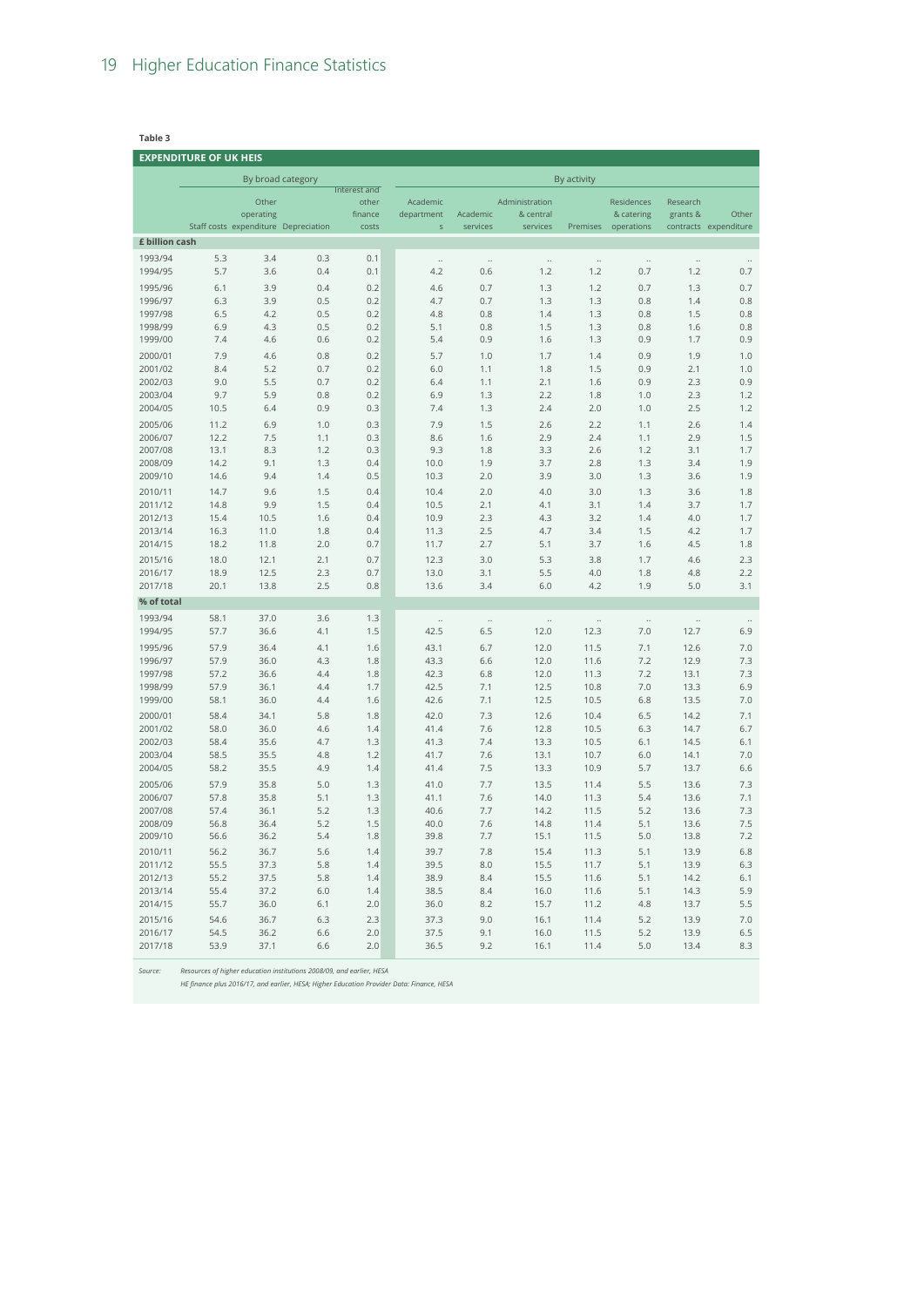#### **Table 4**

| Headcount                                           |                                                     | <b>ACADEMIC STAFF IN UK HEIS</b>               |                                                                                                           |                                                |                                                |                                                                                                                      |                                                  |                                                                                                  |                                                                                              |                                                                                                |                                                          |                                                     |
|-----------------------------------------------------|-----------------------------------------------------|------------------------------------------------|-----------------------------------------------------------------------------------------------------------|------------------------------------------------|------------------------------------------------|----------------------------------------------------------------------------------------------------------------------|--------------------------------------------------|--------------------------------------------------------------------------------------------------|----------------------------------------------------------------------------------------------|------------------------------------------------------------------------------------------------|----------------------------------------------------------|-----------------------------------------------------|
|                                                     | Mode                                                |                                                |                                                                                                           | <b>Employment function</b>                     |                                                |                                                                                                                      | Grade                                            |                                                                                                  |                                                                                              |                                                                                                |                                                          |                                                     |
|                                                     | Full-time                                           | Part-time                                      | Teaching or<br>teaching/<br>research                                                                      | Research<br>only                               | Teaching<br>only                               | Teaching<br>and<br>research                                                                                          |                                                  | Sen.<br>lecturer/<br>Professor researcher                                                        |                                                                                              | Lecturer Researcher                                                                            | Other                                                    | <b>Total</b>                                        |
| <b>Old basis</b>                                    |                                                     |                                                |                                                                                                           |                                                |                                                |                                                                                                                      |                                                  |                                                                                                  |                                                                                              |                                                                                                |                                                          |                                                     |
| 1994/95                                             | 102,700                                             | 12,000                                         | 82,200                                                                                                    | 32,500                                         | $\ddot{\phantom{a}}$                           | $\ddotsc$                                                                                                            | 7,700                                            | 19,900                                                                                           | 47,600                                                                                       | 29,100                                                                                         | 10,400                                                   | 114,700                                             |
| 1995/96<br>1996/97<br>1997/98<br>1998/99<br>1999/00 | 111,500<br>110,800<br>110,500<br>112,400<br>113,800 | 15,100<br>16,800<br>17,600<br>18,800<br>22,000 | 89,200<br>89,900<br>90,200<br>92,200<br>94,000                                                            | 37,300<br>37,700<br>37,800<br>39,000<br>41,800 | <br><br><br>$\ddot{\phantom{a}}$<br>           | $\ddot{\phantom{a}}$<br>$\ddot{\phantom{a}}$<br>$\ddot{\phantom{a}}$<br>$\ddot{\phantom{a}}$<br>$\ddot{\phantom{a}}$ | 9,100<br>9,500<br>9,900<br>10,800<br>12,500      | 20,900<br>21,300<br>21,100<br>21,500<br>23,300                                                   | 51,100<br>50,200<br>50,300<br>50,100<br>49,500                                               | 33,600<br>33,500<br>33,700<br>34,900<br>37,300                                                 | 11,900<br>13,100<br>13,100<br>13,800<br>13,200           | 126,600<br>127,600<br>128,100<br>131,100<br>135,800 |
| 2000/01<br>2001/02<br>2002/03                       | 116,400<br>119,900<br>120,800                       | 23,500<br>23,300<br>26,100                     | 96,500<br>98,300<br>101,000                                                                               | 43,500<br>44,800<br>45,800                     | <br><br>                                       | $\ddot{\phantom{a}}$<br>$\ddotsc$<br>$\ddot{\phantom{a}}$                                                            | 13,500<br>13,800<br>14,200                       | 24,000<br>24,600<br>25,400                                                                       | 50,200<br>50,100<br>50,300                                                                   | 39,000<br>40,400<br>41,400                                                                     | 13,400<br>14,200<br>15,500                               | 139,900<br>143,200<br>146,900                       |
| <b>New Basis</b>                                    |                                                     |                                                |                                                                                                           |                                                |                                                |                                                                                                                      |                                                  |                                                                                                  |                                                                                              |                                                                                                |                                                          |                                                     |
| 2003/04<br>2004/05                                  | 106,900<br>109,600                                  | 43,300<br>51,000                               | <br>$\ddot{\phantom{a}}$                                                                                  | 36,200<br>36,100                               | 30,200<br>39,300                               | 81,700<br>83,000                                                                                                     | 13,500<br>14,500                                 | 24,700<br>26,200                                                                                 | 54,000<br>55,200                                                                             | 33,200<br>33,400                                                                               | 24,700<br>31,400                                         | 150,200<br>160,700                                  |
| 2005/06<br>2006/07<br>2007/08<br>2008/09<br>2009/10 | 111.400<br>113,700<br>116,500<br>117,500<br>117,900 | 53,500<br>56,300<br>58,500<br>61,600<br>63,700 | $\ddot{\phantom{a}}$<br>$\ddot{\phantom{a}}$<br>$\ddot{\phantom{0}}$<br>$\ddotsc$<br>$\ddot{\phantom{0}}$ | 37,300<br>38,200<br>39,300<br>39,900<br>40,500 | 41.600<br>43,100<br>43,000<br>45,800<br>46,500 | 84.000<br>86,800<br>91,200<br>92,100<br>93,900                                                                       | 15,500<br>16,500<br>18,300<br>$\ddotsc$<br>      | 28,200<br>33,700<br>37,000<br>$\ddot{\phantom{a}}$<br>$\ddot{\phantom{a}}$                       | 53,600<br>51,900<br>51,900<br>$\ddot{\phantom{a}}$<br>$\ddot{\phantom{a}}$                   | 34,900<br>36,700<br>38,000<br><br>$\ddot{\phantom{a}}$                                         | 32,700<br>31,200<br>29,800<br>$\ddot{\phantom{0}}$<br>   | 164,900<br>170,000<br>174,900<br>179,000<br>181,600 |
| 2010/11<br>2011/12<br>2012/13<br>2013/14<br>2014/15 | 118,100<br>117,800<br>122,500<br>128,200<br>132,900 | 63,100<br>63,500<br>63,100<br>66,100<br>65,500 | $\ddot{\phantom{a}}$<br><br>$\ddot{\phantom{a}}$<br>$\ddot{\phantom{a}}$<br>$\ddot{\phantom{a}}$          | 40,700<br>40,800<br>42,400<br>45,600<br>48,200 | 45,000<br>45,800<br>46,800<br>52,600<br>52,000 | 94,800<br>94,000<br>94,600<br>94,500<br>96,600                                                                       | $\ddotsc$<br>$\ddot{\phantom{0}}$<br><br><br>    | $\ddot{\phantom{0}}$<br><br>$\ddot{\phantom{0}}$<br>$\ddot{\phantom{a}}$<br>$\ddot{\phantom{0}}$ | $\ddot{\phantom{a}}$<br>$\ddot{\phantom{a}}$<br>$\ddot{\phantom{a}}$<br>$\ddot{\phantom{a}}$ | $\ddotsc$<br>$\ddot{\phantom{0}}$<br>$\ddot{\phantom{0}}$<br>$\ddot{\phantom{a}}$<br>$\ddotsc$ | <br><br>$\ddot{\phantom{a}}$<br>$\ddot{\phantom{a}}$<br> | 181,200<br>181,400<br>185,600<br>194,200<br>198,300 |
| 2015/16<br>2016/17<br>2017/18                       | 135,000<br>138,400<br>140,700                       | 66,700<br>68,500<br>71,300                     | $\ddot{\phantom{a}}$<br><br>ä.                                                                            | 48,700<br>49,100<br>49,500                     | 52,600<br>56,100<br>61,100                     | 98,600<br>100,200<br>100,100                                                                                         | $\ddot{\phantom{a}}$<br>$\ddot{\phantom{0}}$<br> | $\ddot{\phantom{a}}$<br>$\ddot{\phantom{a}}$<br>                                                 | $\ddot{\phantom{a}}$<br>$\ddot{\phantom{a}}$<br>                                             | $\ddot{\phantom{a}}$<br>$\ddot{\phantom{a}}$<br>                                               | $\ddot{\phantom{a}}$<br><br>                             | 201,800<br>206,900<br>212,000                       |

Note: figures exclude academic staff on atypical contracts in all years. A new method for defining academic contracts has used for 2012/13 .. not available

*Sources: Resources of higher education institutions 2008/09, and earlier, HESA; Staff in higher education institutions 2015/16, and earlier, HESA; Higher Education staff data (2017/18), HESA*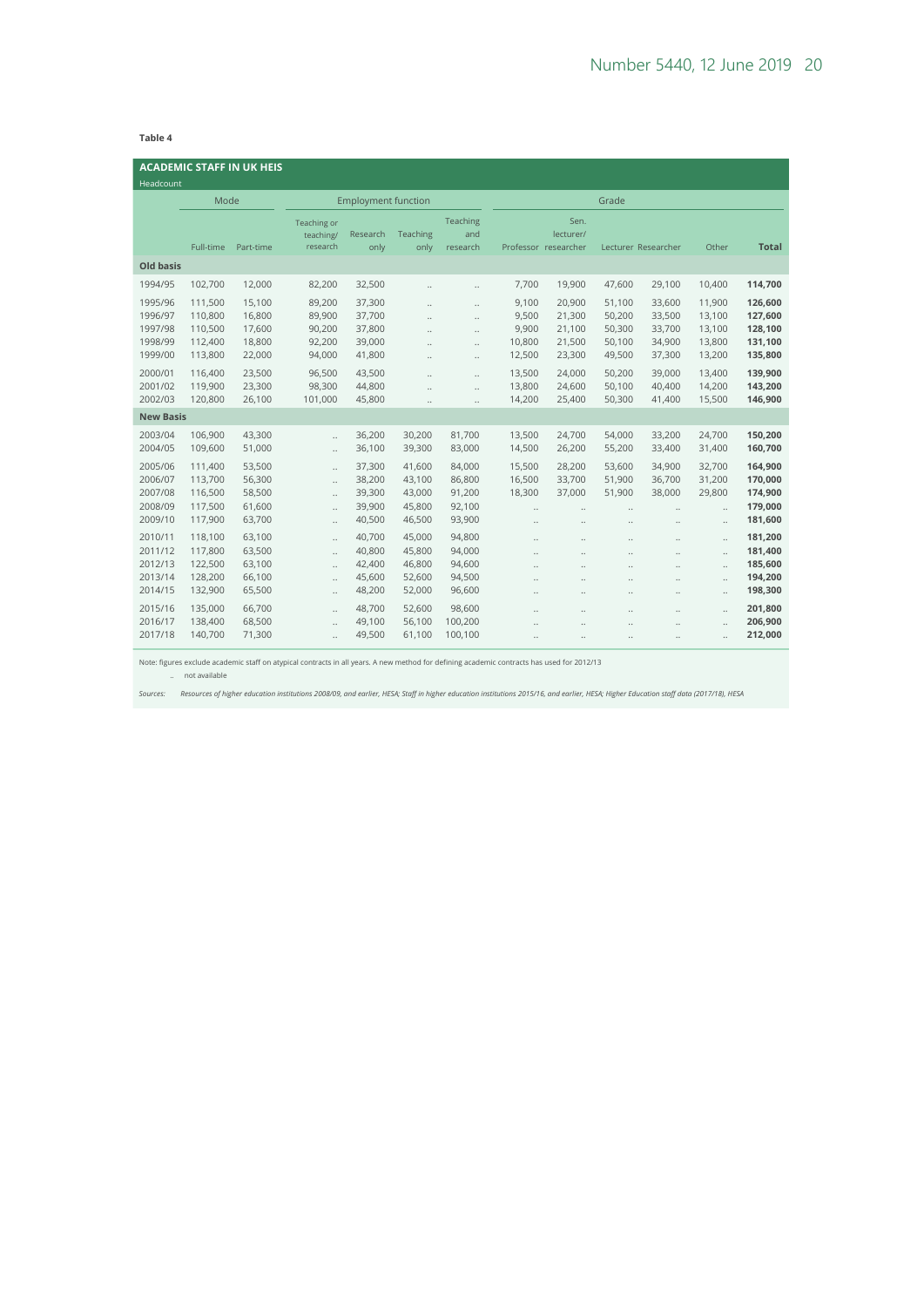**Table 5**

|                    | <b>STAFF COSTS AT UK HEIS</b> |              |                |              |                      |              |                       |              |
|--------------------|-------------------------------|--------------|----------------|--------------|----------------------|--------------|-----------------------|--------------|
| £ billion cash     |                               |              |                |              |                      |              |                       |              |
|                    |                               |              | Administration |              | Residences &         | Research     |                       |              |
|                    | Academic                      | Academic     | & central      |              | catering             | grants &     | Other                 |              |
|                    | departments                   | services     | services       | Premises     | operations           |              | contracts expenditure | <b>Total</b> |
|                    | <b>Academic staff costs</b>   |              |                |              |                      |              |                       |              |
| 1994/95            | 2.53                          | 0.03         | 0.04           |              | $\ldots$             | 0.56         | 0.09                  | 3.25         |
| 1995/96            | 2.78                          | 0.03         | 0.05           |              |                      | 0.59         | 0.09                  | 3.54         |
| 1996/97            | 2.85                          | 0.03         | 0.06           |              | $\ddotsc$            | 0.63         | 0.10                  | 3.67         |
| 1997/98            | 2.85                          | 0.03         | 0.05           |              | $\ddot{\phantom{0}}$ | 0.65         | 0.10                  | 3.68         |
| 1998/99            | 3.04                          | 0.03         | 0.05           |              | $\ddot{\phantom{0}}$ | 0.67         | 0.10                  | 3.90         |
| 1999/00            | 3.26                          | 0.04         | 0.06           |              |                      | 0.75         | 0.09                  | 4.21         |
| 2000/01            | 3.44                          | 0.04         | 0.07           |              | $\ddot{\phantom{0}}$ | 0.79         | 0.12                  | 4.46         |
| 2001/02            | 3.60                          | 0.04         | 0.08           | .,           |                      | 0.90         | 0.11                  | 4.74         |
| 2002/03            | 3.84                          | 0.05         | 0.09           | .,           |                      | 1.00         | 0.13                  | 5.11         |
| 2003/04            | 4.16                          | 0.05         | 0.10           |              |                      | 1.04         | 0.13                  | 5.48         |
| 2004/05            | 4.46                          | 0.06         | 0.11           |              | $\ddot{\phantom{0}}$ | 1.09         | 0.13                  | 5.86         |
| 2005/06            | 4.75                          | 0.06         | 0.12           |              | $\ddotsc$            | 1.18         | 0.13                  | 6.24         |
| 2006/07            | 5.16                          | 0.06         | 0.12           |              | $\ddotsc$            | 1.25         | 0.12                  | 6.70         |
| 2007/08            | 5.50                          | 0.06         | 0.13           |              | $\ddotsc$            | 1.36         | 0.13                  | 7.19         |
| 2008/09            | 5.91                          | 0.07         | 0.13           |              | $\ddot{\phantom{0}}$ | 1.54         | 0.15                  | 7.81         |
| 2009/10            | 6.13                          | 0.08         | 0.16           | .,           |                      | 1.61         | 0.17                  | 8.14         |
| 2010/11            | 6.18                          | 0.07         | 0.14           |              | $\ddotsc$            | 1.64         | 0.13                  | 8.15         |
| 2011/12            | 6.26                          | 0.07         | 0.13           |              | $\ddotsc$            | 1.64         | 0.12                  | 8.23         |
| 2012/13            | 6.50                          | 0.09         | 0.13           | .,           |                      | 1.71         | 0.12                  | 8.55         |
| 2013/14            | 6.84                          | 0.08         | 0.13           | .,           |                      | 1.83         | 0.11                  | 9.02         |
| 2014/15            | 7.15                          | 0.08         | 0.15           | .,           |                      | 2.01         | 0.11                  | 9.53         |
| 2015/16            | 7.55                          | 0.09         | 0.15           |              | $\ddotsc$            | 2.06         | 0.12                  | 9.96         |
| 2016/17            | 7.96                          | 0.09         | 0.15           |              |                      | 2.13         | 0.05                  | 10.38        |
| 2017/18            | 8.30                          | 0.13         | 0.15           | .,           |                      | 2.20         | 0.03                  | 10.81        |
|                    | Non-academic staff costs      |              |                |              |                      |              |                       |              |
| 1994/95            | 0.74                          | 0.31         | 0.55           | 0.27         | 0.20                 | 0.18         | 0.14                  | 2.39         |
|                    |                               |              |                |              |                      |              |                       |              |
| 1995/96            | 0.80                          | 0.35         | 0.59           | 0.29         | 0.21                 | 0.19         | 0.15                  | 2.59         |
| 1996/97            | 0.83                          | 0.36         | 0.62           | 0.29         | 0.22                 | 0.19         | 0.18                  | 2.70         |
| 1997/98<br>1998/99 | 0.86<br>0.89                  | 0.39<br>0.42 | 0.65<br>0.70   | 0.30<br>0.31 | 0.22<br>0.23         | 0.21<br>0.23 | 0.18<br>0.21          | 2.80<br>3.00 |
| 1999/00            | 0.96                          | 0.45         | 0.75           | 0.33         | 0.25                 | 0.22         | 0.21                  | 3.17         |
|                    |                               |              |                |              |                      |              |                       |              |
| 2000/01<br>2001/02 | 1.02                          | 0.50         | 0.82           | 0.34         | 0.26                 | 0.27         | 0.24                  | 3.45         |
| 2002/03            | 1.09                          | 0.54         | 0.88           | 0.36         | 0.26                 | 0.25         | 0.24                  | 3.63         |
| 2003/04            | 1.16<br>1.25                  | 0.58<br>0.64 | 1.00<br>1.07   | 0.38<br>0.41 | 0.28<br>0.29         | 0.24<br>0.26 | 0.25<br>0.33          | 3.88<br>4.25 |
| 2004/05            | 1.35                          | 0.68         | 1.14           | 0.44         | 0.30                 | 0.27         | 0.34                  | 4.52         |
|                    |                               |              |                |              |                      |              |                       |              |
| 2005/06            | 1.43                          | 0.76         | 1.28           | 0.48         | 0.31                 | 0.28         | 0.42                  | 4.95         |
| 2006/07            | 1.55                          | 0.83         | 1.43           | 0.52<br>0.55 | 0.33                 | 0.35         | 0.46<br>0.52          | 5.47         |
| 2007/08<br>2008/09 | 1.69<br>1.81                  | 0.93<br>1.02 | 1.54<br>1.73   | 0.60         | 0.34<br>0.36         | 0.37<br>0.36 | 0.49                  | 5.95<br>6.36 |
| 2009/10            | 1.84                          | 1.05         | 1.80           | 0.61         | 0.36                 | 0.36         | 0.48                  | 6.50         |
|                    |                               |              |                |              |                      |              |                       |              |
| 2010/11<br>2011/12 | 1.83<br>1.80                  | 1.07<br>1.10 | 1.85<br>1.89   | 0.60<br>0.59 | 0.35<br>0.35         | 0.36<br>0.37 | 0.51<br>0.49          | 6.58<br>6.58 |
| 2012/13            | 1.86                          | 1.21         | 1.94           | 0.60         | 0.34                 | 0.41         | 0.50                  | 6.86         |
| 2013/14            | 1.90                          | 1.27         | 2.08           | 0.62         | 0.35                 | 0.48         | 0.52                  | 7.25         |
| 2014/15            | 1.95                          | 1.37         | 2.22           | 0.65         | 0.36                 | 0.46         | 0.54                  | 7.59         |
| 2015/16            | 2.03                          | 1.50         | 2.34           | 0.67         | 0.37                 | 0.47         | 0.70                  | 8.08         |
| 2016/17            | 2.14                          | 1.58         | 2.51           | 0.70         | 0.37                 | 0.50         | 0.69                  | 8.49         |
| 2017/18            | 2.19                          | 1.72         | 2.68           | 0.73         | 0.38                 | 0.57         | 1.00                  | 9.27         |
|                    |                               |              |                |              |                      |              |                       |              |

*Source: Resources of higher education institutions 2008/09, and earlier, HESA*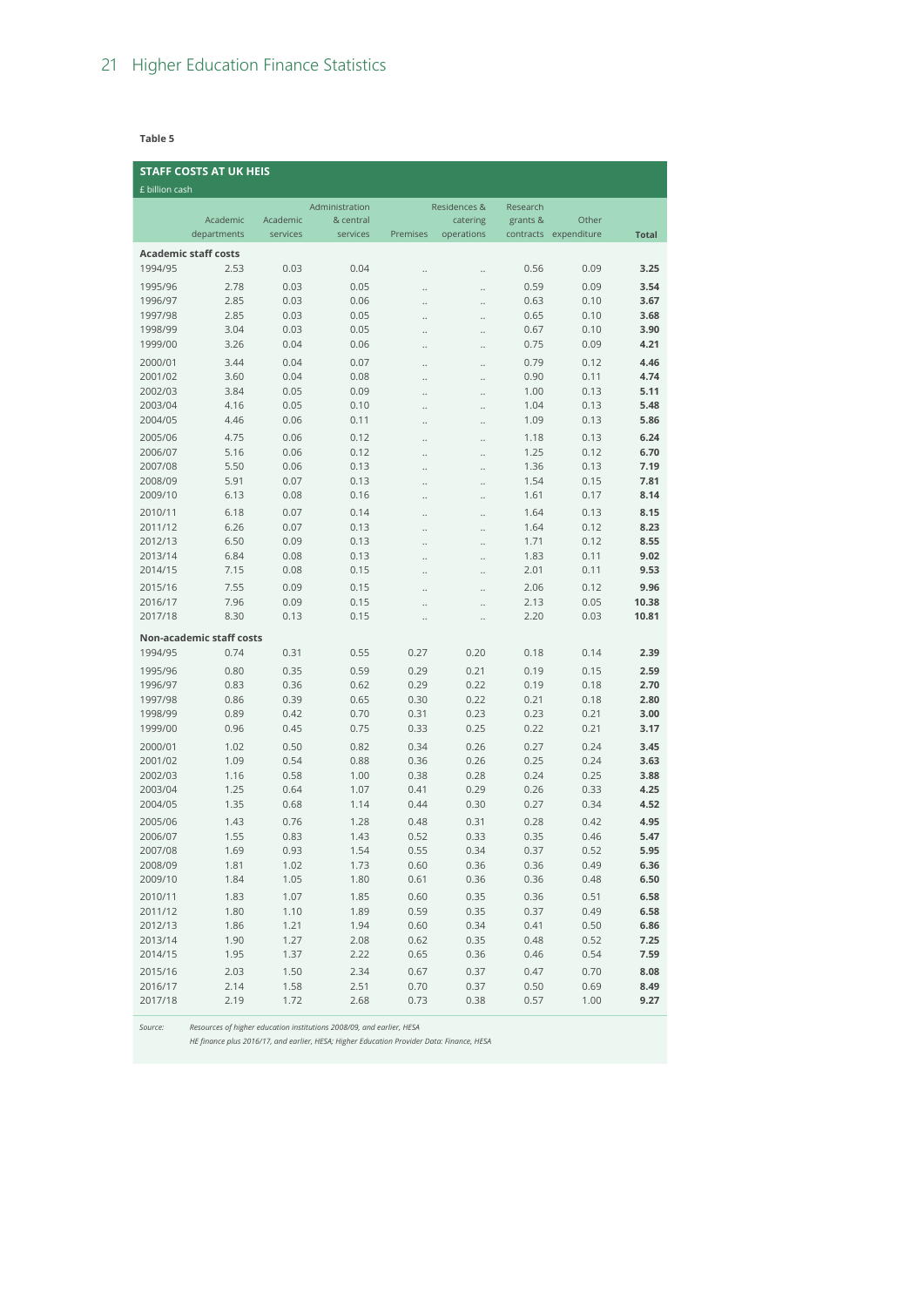**Table 5**

| <b>STAFF COSTS AT UK HEIS</b> |                                 |          |                |                      |              |          |                       |              |  |  |
|-------------------------------|---------------------------------|----------|----------------|----------------------|--------------|----------|-----------------------|--------------|--|--|
| £ billion cash                |                                 |          |                |                      |              |          |                       |              |  |  |
|                               |                                 |          | Administration |                      | Residences & | Research |                       |              |  |  |
|                               | Academic                        | Academic | & central      |                      | catering     | grants & | Other                 |              |  |  |
|                               | departments                     | services | services       | Premises             | operations   |          | contracts expenditure | <b>Total</b> |  |  |
|                               | <b>Academic staff costs</b>     |          |                |                      |              |          |                       |              |  |  |
| 1994/95                       | 2.53                            | 0.03     | 0.04           |                      |              | 0.56     | 0.09                  | 3.25         |  |  |
| 1995/96                       | 2.78                            | 0.03     | 0.05           | $\ddotsc$            | $\ddotsc$    | 0.59     | 0.09                  | 3.54         |  |  |
| 1996/97                       | 2.85                            | 0.03     | 0.06           | $\ddot{\phantom{0}}$ |              | 0.63     | 0.10                  | 3.67         |  |  |
| 1997/98                       | 2.85                            | 0.03     | 0.05           | $\ddot{\phantom{0}}$ |              | 0.65     | 0.10                  | 3.68         |  |  |
| 1998/99                       | 3.04                            | 0.03     | 0.05           |                      |              | 0.67     | 0.10                  | 3.90         |  |  |
| 1999/00                       | 3.26                            | 0.04     | 0.06           |                      |              | 0.75     | 0.09                  | 4.21         |  |  |
| 2000/01                       | 3.44                            | 0.04     | 0.07           |                      | $\ldots$     | 0.79     | 0.12                  | 4.46         |  |  |
| 2001/02                       | 3.60                            | 0.04     | 0.08           |                      | $\ddotsc$    | 0.90     | 0.11                  | 4.74         |  |  |
| 2002/03                       | 3.84                            | 0.05     | 0.09           | $\cdot$              | $\ddotsc$    | 1.00     | 0.13                  | 5.11         |  |  |
| 2003/04                       | 4.16                            | 0.05     | 0.10           | $\ddotsc$            | $\ddotsc$    | 1.04     | 0.13                  | 5.48         |  |  |
| 2004/05                       | 4.46                            | 0.06     | 0.11           |                      | $\ddotsc$    | 1.09     | 0.13                  | 5.86         |  |  |
| 2005/06                       | 4.75                            | 0.06     | 0.12           |                      |              | 1.18     | 0.13                  | 6.24         |  |  |
| 2006/07                       | 5.16                            | 0.06     | 0.12           |                      |              | 1.25     | 0.12                  | 6.70         |  |  |
| 2007/08                       | 5.50                            | 0.06     | 0.13           | $\ddot{\phantom{0}}$ | $\ddotsc$    | 1.36     | 0.13                  | 7.19         |  |  |
| 2008/09                       | 5.91                            | 0.07     | 0.13           |                      |              | 1.54     | 0.15                  | 7.81         |  |  |
| 2009/10                       | 6.13                            | 0.08     | 0.16           | $\ddot{\phantom{0}}$ | $\ddotsc$    | 1.61     | 0.17                  | 8.14         |  |  |
| 2010/11                       | 6.18                            | 0.07     | 0.14           |                      |              | 1.64     | 0.13                  | 8.15         |  |  |
| 2011/12                       | 6.26                            | 0.07     | 0.13           |                      |              | 1.64     | 0.12                  | 8.23         |  |  |
| 2012/13                       | 6.50                            | 0.09     | 0.13           | $\ddot{\phantom{0}}$ | $\ddotsc$    | 1.71     | 0.12                  | 8.55         |  |  |
| 2013/14                       | 6.84                            | 0.08     | 0.13           |                      | $\ldots$     | 1.83     | 0.11                  | 9.02         |  |  |
| 2014/15                       | 7.15                            | 0.08     | 0.15           |                      | $\ldots$     | 2.01     | 0.11                  | 9.53         |  |  |
| 2015/16                       | 7.55                            | 0.09     | 0.15           |                      |              | 2.06     | 0.12                  | 9.96         |  |  |
| 2016/17                       | 7.96                            | 0.09     | 0.15           | $\ddot{\phantom{0}}$ | $\ddots$     | 2.13     | 0.05                  | 10.38        |  |  |
|                               | <b>Non-academic staff costs</b> |          |                |                      |              |          |                       |              |  |  |
| 1994/95                       | 0.74                            | 0.31     | 0.55           | 0.27                 | 0.20         | 0.18     | 0.14                  | 2.39         |  |  |
| 1995/96                       | 0.80                            | 0.35     | 0.59           | 0.29                 | 0.21         | 0.19     | 0.15                  | 2.59         |  |  |
| 1996/97                       | 0.83                            | 0.36     | 0.62           | 0.29                 | 0.22         | 0.19     | 0.18                  | 2.70         |  |  |
| 1997/98                       | 0.86                            | 0.39     | 0.65           | 0.30                 | 0.22         | 0.21     | 0.18                  | 2.80         |  |  |
| 1998/99                       | 0.89                            | 0.42     | 0.70           | 0.31                 | 0.23         | 0.23     | 0.21                  | 3.00         |  |  |
| 1999/00                       | 0.96                            | 0.45     | 0.75           | 0.33                 | 0.25         | 0.22     | 0.21                  | 3.17         |  |  |
| 2000/01                       | 1.02                            | 0.50     | 0.82           | 0.34                 | 0.26         | 0.27     | 0.24                  | 3.45         |  |  |
| 2001/02                       | 1.09                            | 0.54     | 0.88           | 0.36                 | 0.26         | 0.25     | 0.24                  | 3.63         |  |  |
| 2002/03                       | 1.16                            | 0.58     | 1.00           | 0.38                 | 0.28         | 0.24     | 0.25                  | 3.88         |  |  |
| 2003/04                       | 1.25                            | 0.64     | 1.07           | 0.41                 | 0.29         | 0.26     | 0.33                  | 4.25         |  |  |
| 2004/05                       | 1.35                            | 0.68     | 1.14           | 0.44                 | 0.30         | 0.27     | 0.34                  | 4.52         |  |  |
| 2005/06                       | 1.43                            | 0.76     | 1.28           | 0.48                 | 0.31         | 0.28     | 0.42                  | 4.95         |  |  |
| 2006/07                       | 1.55                            | 0.83     | 1.43           | 0.52                 | 0.33         | 0.35     | 0.46                  | 5.47         |  |  |
| 2007/08                       | 1.69                            | 0.93     | 1.54           | 0.55                 | 0.34         | 0.37     | 0.52                  | 5.95         |  |  |
| 2008/09                       | 1.81                            | 1.02     | 1.73           | 0.60                 | 0.36         | 0.36     | 0.49                  | 6.36         |  |  |
| 2009/10                       | 1.84                            | 1.05     | 1.80           | 0.61                 | 0.36         | 0.36     | 0.48                  | 6.50         |  |  |
| 2010/11                       | 1.83                            | 1.07     | 1.85           | 0.60                 | 0.35         | 0.36     | 0.51                  | 6.58         |  |  |
| 2011/12                       | 1.80                            | 1.10     | 1.89           | 0.59                 | 0.35         | 0.37     | 0.49                  | 6.58         |  |  |
| 2012/13                       | 1.86                            | 1.21     | 1.94           | 0.60                 | 0.34         | 0.41     | 0.50                  | 6.86         |  |  |
| 2013/14                       | 1.90                            | 1.27     | 2.08           | 0.62                 | 0.35         | 0.48     | 0.52                  | 7.25         |  |  |
| 2014/15                       | 1.95                            | 1.37     | 2.22           | 0.65                 | 0.36         | 0.46     | 0.54                  | 7.59         |  |  |
| 2015/16                       | 2.03                            | 1.50     | 2.34           | 0.67                 | 0.37         | 0.47     | 0.70                  | 8.08         |  |  |
| 2016/17                       | 2.14                            | 1.58     | 2.51           | 0.70                 | 0.37         | 0.50     | 0.69                  | 8.49         |  |  |

*Source: Resources of higher education institutions 2008/09, and earlier, HESA*

*HE finance plus 2016/17, and earlier, HESA*